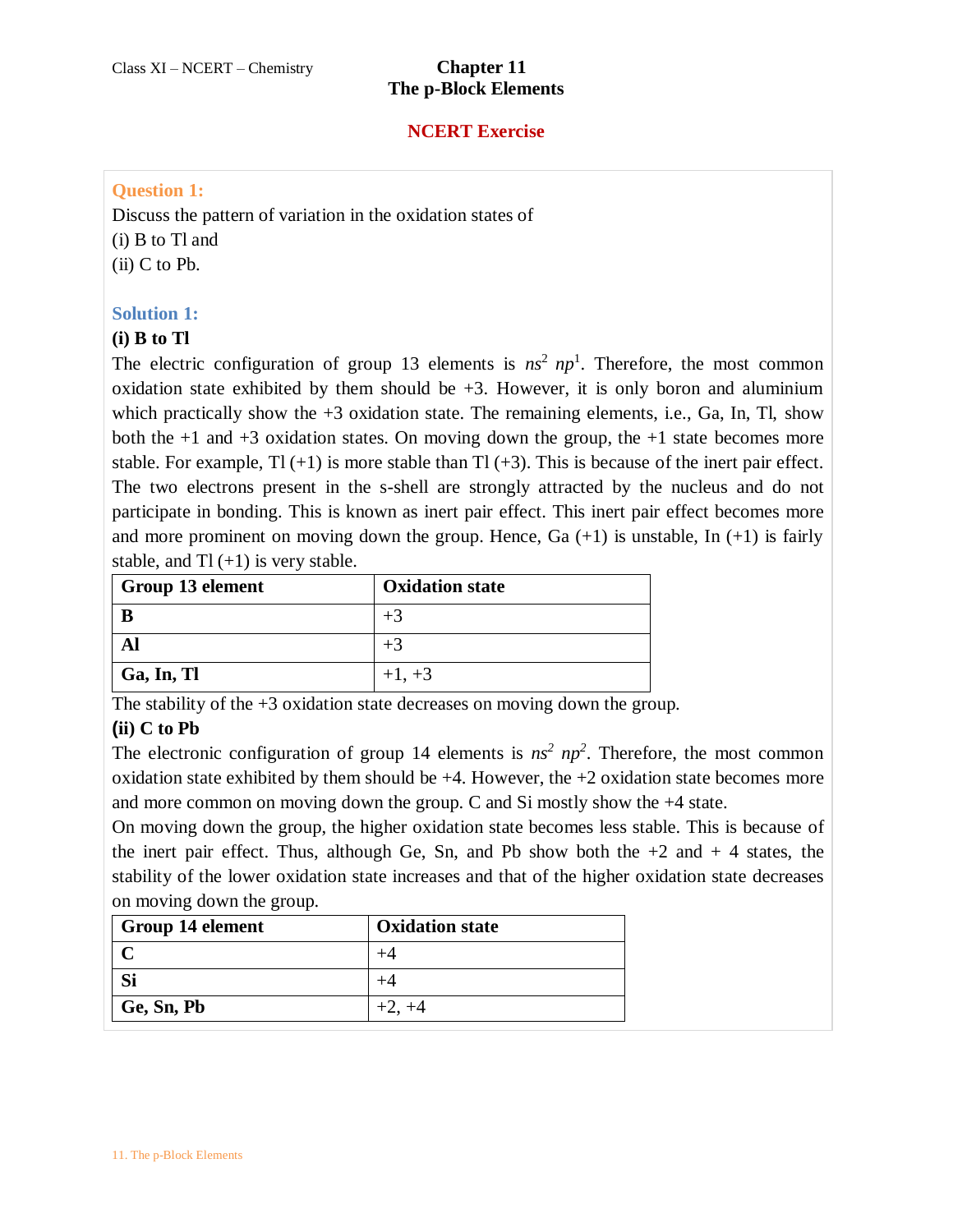stability of  $+2$  state increases

stability of  $+4$  state decreases C Si Ge Sn Pb

### **Question 2:**

How can you explain higher stability of  $BCl<sub>3</sub>$  as compared to  $TlCl<sub>3</sub>$ ?

### **Solution 2:**

Boron and thallium belong to group 13 of the periodic table. In this group, the +1 oxidation state becomes more stable on moving down the group. BCl<sub>3</sub> is more stable than TlCl<sub>3</sub>because the +3 oxidation state of B is more stable than the +3 oxidation state of Tl. In Tl, the +3 state is highly oxidising and it reverts back to the more stable +1 state.

### **Question 3:**

Why does boron trifluoride behave as a Lewis acid?

#### **Solution 3:**

The electric configuration of boron is  $n s<sup>2</sup> n p<sup>1</sup>$ . It has three electrons in its valence shell. Thus, it can form only three covalent bonds. This means that there are only six electrons around boron and its octet remains incomplete (sextet is available). When one atom of boron combines with three fluorine atoms, it form sextet. Hence, boron trifluoride remains electron-deficient and acts as a Lewis acid and always ready to accept electron pair.



#### **Question 4:**

Consider the compounds, BCl<sub>3</sub> and CCl<sub>4</sub>. How will they behave with water? Justify.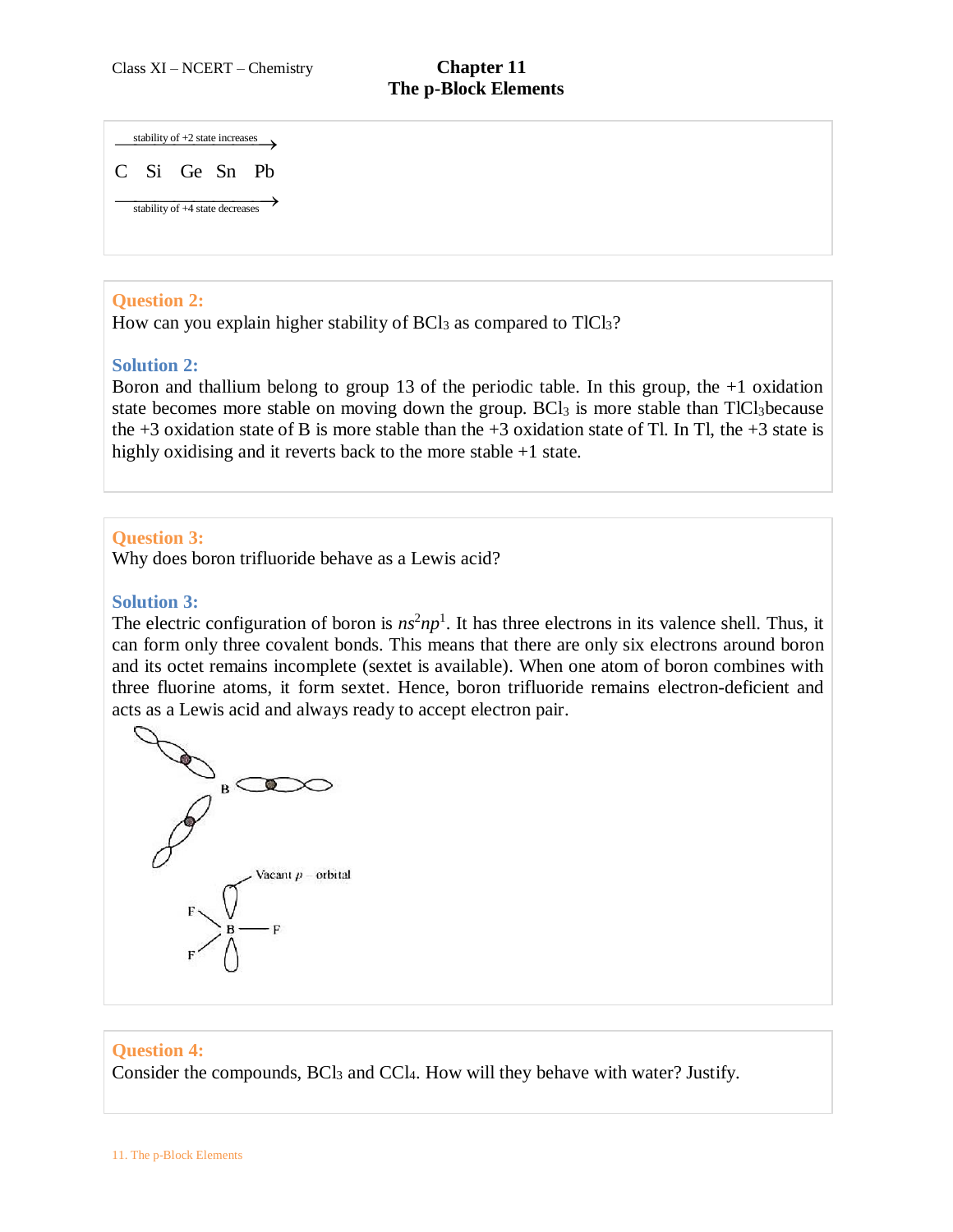## **Solution 4:**

Being a Lewis acid, BCl<sub>3</sub> readily undergoes hydrolysis. Boric acid is formed as a result.<br> $BCl_3 + 3H_2O \rightarrow 3HCl + B(OH)_3$  $BCl<sub>3</sub>+3H<sub>2</sub>O \rightarrow 3HCl + B(OH)$ <sub>r</sub>

CCl<sup>4</sup> completely resists hydrolysis. Carbon does not have any vacant orbital. Hence, it cannot accept electrons from water to form an intermediate. When CCl<sub>4</sub> and water are mixed, they form separate layers.

 $CCl_4 + H_2O \rightarrow \text{Nor}$ eaction

### **Question 5:**

Is boric acid a protic acid? Explain.

### **Solution 5:**

Boric acid is not a protic acid. It is a weak monobasic acid, behaving as a Lewis acid.

Boric acid is not a protein acid. It is a weak  

$$
B(OH)_3 + 2HOH \rightarrow \left[ B(OH)_4 \right]^{-} + H_3O^{+}
$$

It behaves as an acid by accepting a pair of electrons from –OH ion.

# **Question 6:**

Explain what happens when boric acid is heated.

### **Solution 6:**

On heating orthoboric acid  $(H_3BO_3)$  at 370 K or above, it changes to metaboric acid  $(HBO_2)$ . On further heating, this yields boric oxide  $B_2O_3$ . On further heating, this yields boric oxide B<sub>2</sub>O<sub>3</sub>.<br>  $H_3BO_3 \xrightarrow[370]{}^{\Delta} H_3BO_2 \xrightarrow[370]{}^{\Delta} H_3BO_3$ .

$$
H_3BO_3 \xrightarrow[370 \text{ K}]{\Delta} HBO_2 \xrightarrow[red hot]{\Delta} B_2O_3
$$
  
Metaboric acid  
Boric oxide

### **Question 7:**

Describe the shapes of  $BF_3$  and  $BH_4^-$ . Assign the hybridisation of boron in these species.

### **Solution 7:**

### **(i) BF<sup>3</sup>**

As a result of its small size and high electronegativity, boron tends to form monomeric covalent halides. These halides have a planar triangular geometry. This triangular shape is formed by the overlap of three  $sp^2$  hybridised orbitals of boron with the *p* orbitals of three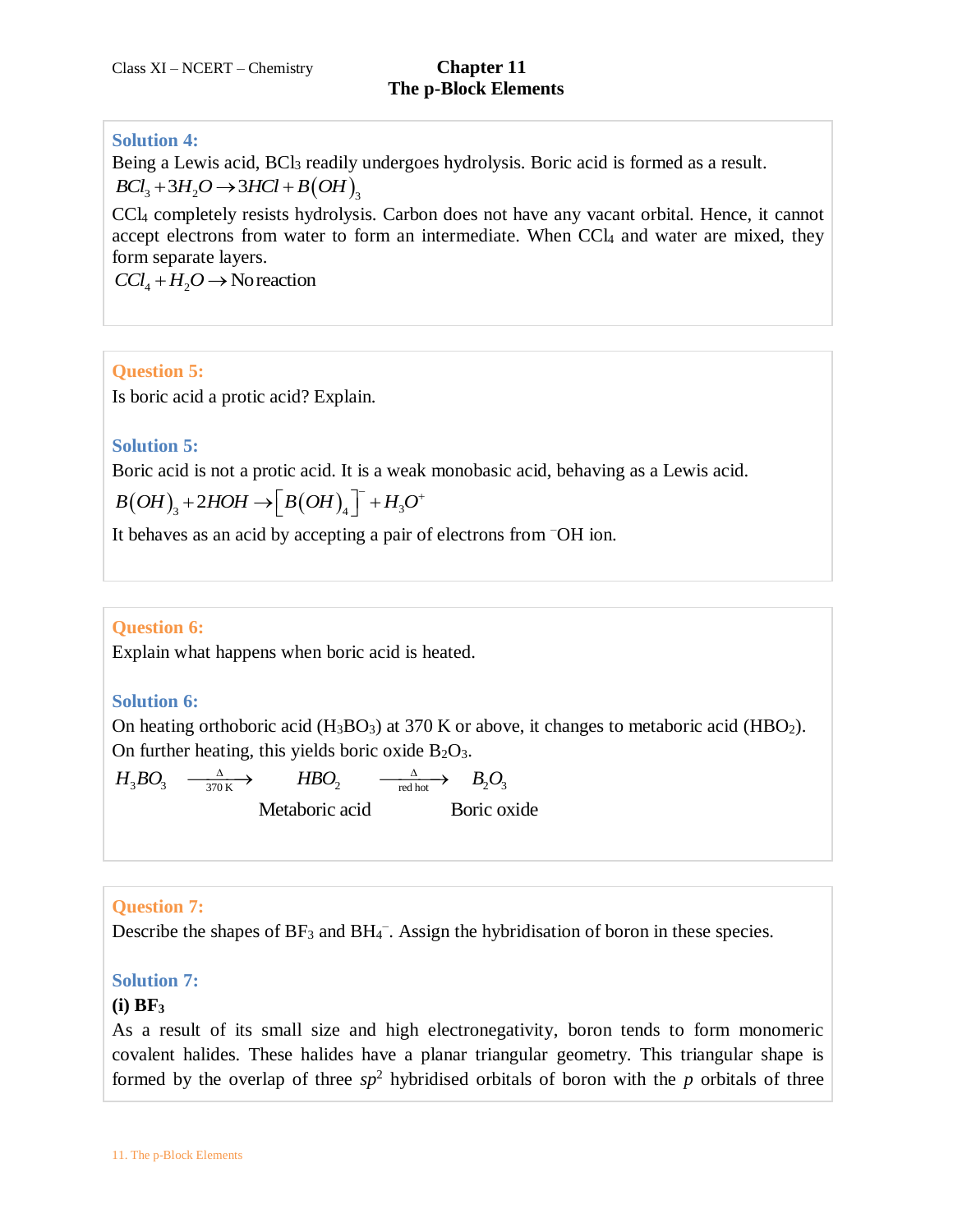halogen atoms. Boron is  $sp^2$  hybridised in BF<sub>3</sub>.



# $(iii) BH<sub>4</sub>$

Boron-hydride ion ( $BH_4^-$ ) is formed by the  $sp^3$  hybridisation of boron orbitals. Therefore, it is tetrahedral in structure.



# **Question 8:**

Write reactions to justify amphoteric nature of aluminium.

### **Solution 8:**

A substance is called amphoteric if it displays characteristics of both acids and bases.

Aluminium dissolves in both acids and bases, showing amphoteric behaviour.

\n(i) 
$$
2Al_{(s)} + 6HCl_{(aq)} \rightarrow 2Al^{3+} \left( \frac{aq}{(aq)} + 6Cl^{-} \left( \frac{aq}{(aq)} + 3H_{2(g)} \right) \right)
$$

\n(ii)  $2Al_{(s)} + 2NaOH_{(aq)} + 6H_2O_{(l)} \rightarrow 2Na^+ \left[ Al(OH)_{4} \right]^{-} \left( \frac{aq}{(aq)} + 3H_{2(g)} \right)$ 

# **Question 9:**

What are electron deficient compounds? Are BCl<sub>3</sub> and SiCl<sub>4</sub> electron deficient species? Explain.

### **Solution 9:**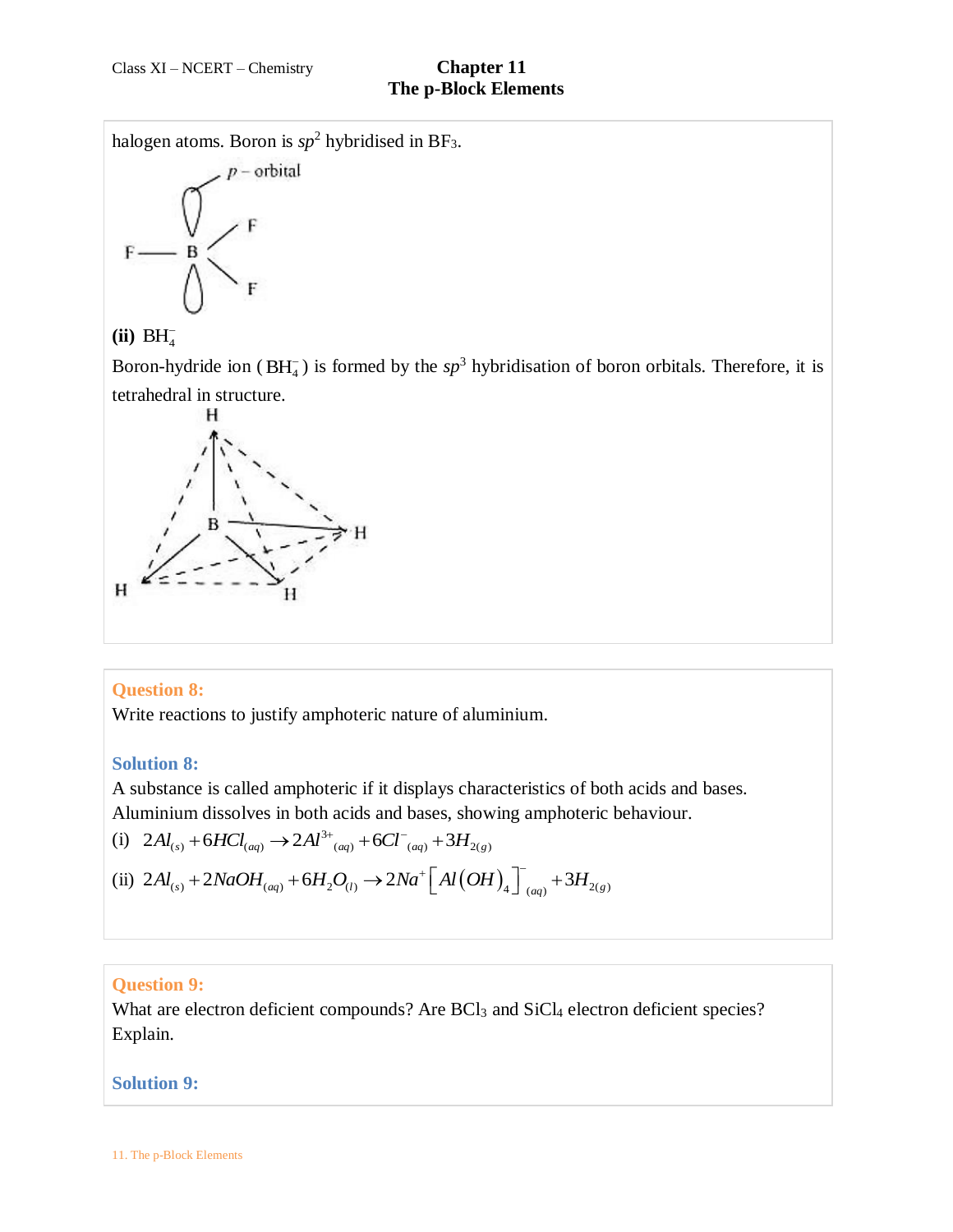In an electron-deficient compound, the octet of electrons is not complete, i.e., the central metal atom has an incomplete octet. Therefore, it needs electrons to complete its octet.

# **(i) BCl<sup>3</sup>**

BCl<sub>3</sub> is an appropriate example of an electron-deficient compound. B has 3 valence electrons. After forming three covalent bonds with chlorine, the number of electrons around it increases to 6. However, it is still short of two electrons to complete its octet.

# **(ii) SiCl<sup>4</sup>**

The electronic configuration of silicon is  $ns^2np^2$ . This indicates that it has four valence electrons. After it forms four covalent bonds with four chlorine atoms, its electron count increases to eight. Thus, SiCl<sub>4</sub> is not an electron-deficient compound.

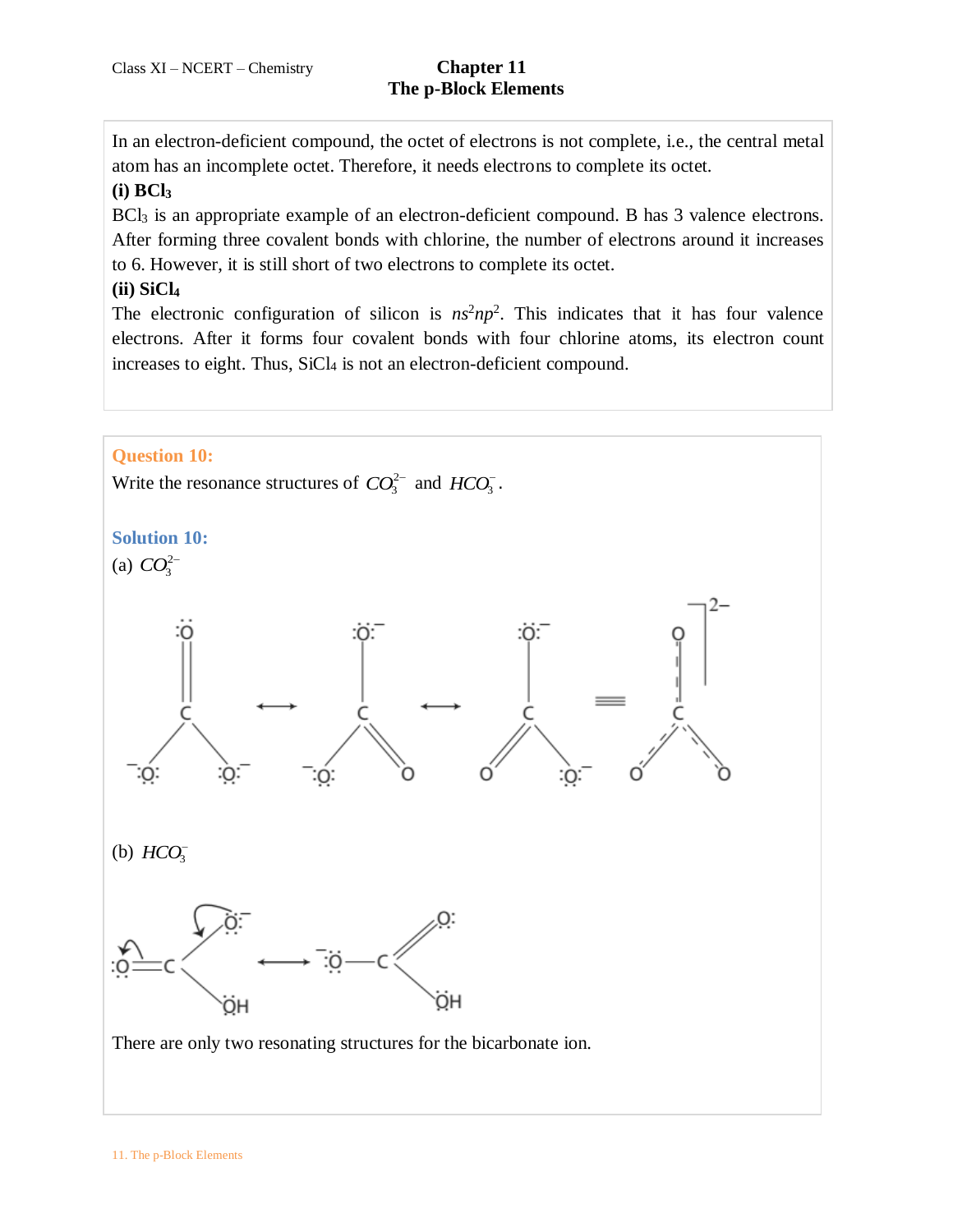## **Question 11:**

What is the state of hybridisation of carbon in

 $(a) CO_3^{2-}$ 

(b) diamond

(c) graphite?

### **Solution 11:**

The state of hybridisation of carbon in:

**(a)**  $CO_3^{2-}$ 

C in  $CO_3^{2-}$  is  $sp^2$  hybridised and is bonded to three oxygen atoms.

### **(b) Diamond**

Each carbon in diamond is  $sp<sup>3</sup>$  hybridised and is bound to four other carbon atoms.

### **(c) Graphite**

Each carbon atom in graphite is  $sp<sup>2</sup>$  hybridised and is bound to three other carbon atoms.

# **Question 12:**

Explain the difference in properties of diamond and graphite on the basis of their structures.

### **Solution 12:**

| <b>Diamond</b>                                | Graphite                                         |
|-----------------------------------------------|--------------------------------------------------|
| It has a crystalline lattice.                 | It has a layered structure.                      |
| In diamond, each carbon atom is $sp^3$        | In graphite, each carbon atom is $sp^2$          |
| hybridised and is bonded to four other        | hybridised and is bonded to three other          |
| carbon atoms through a $\sigma$ bond.         | carbon atoms through a $\sigma$ bond. The fourth |
|                                               | electron forms a $\Pi$ bond.                     |
| It is made up of tetrahedral units.           | It has a planar geometry.                        |
| The C-C bond length in diamond is 154 pm.     | The C-C bond length in graphite is 141.5         |
|                                               | pm.                                              |
| It has a rigid covalent bond network which is | It is quite soft and its layers can be separated |
| difficult to break.                           | easily. So it shows lubricating property.        |
| It acts as an electrical insulator.           | It is a good conductor of electricity.           |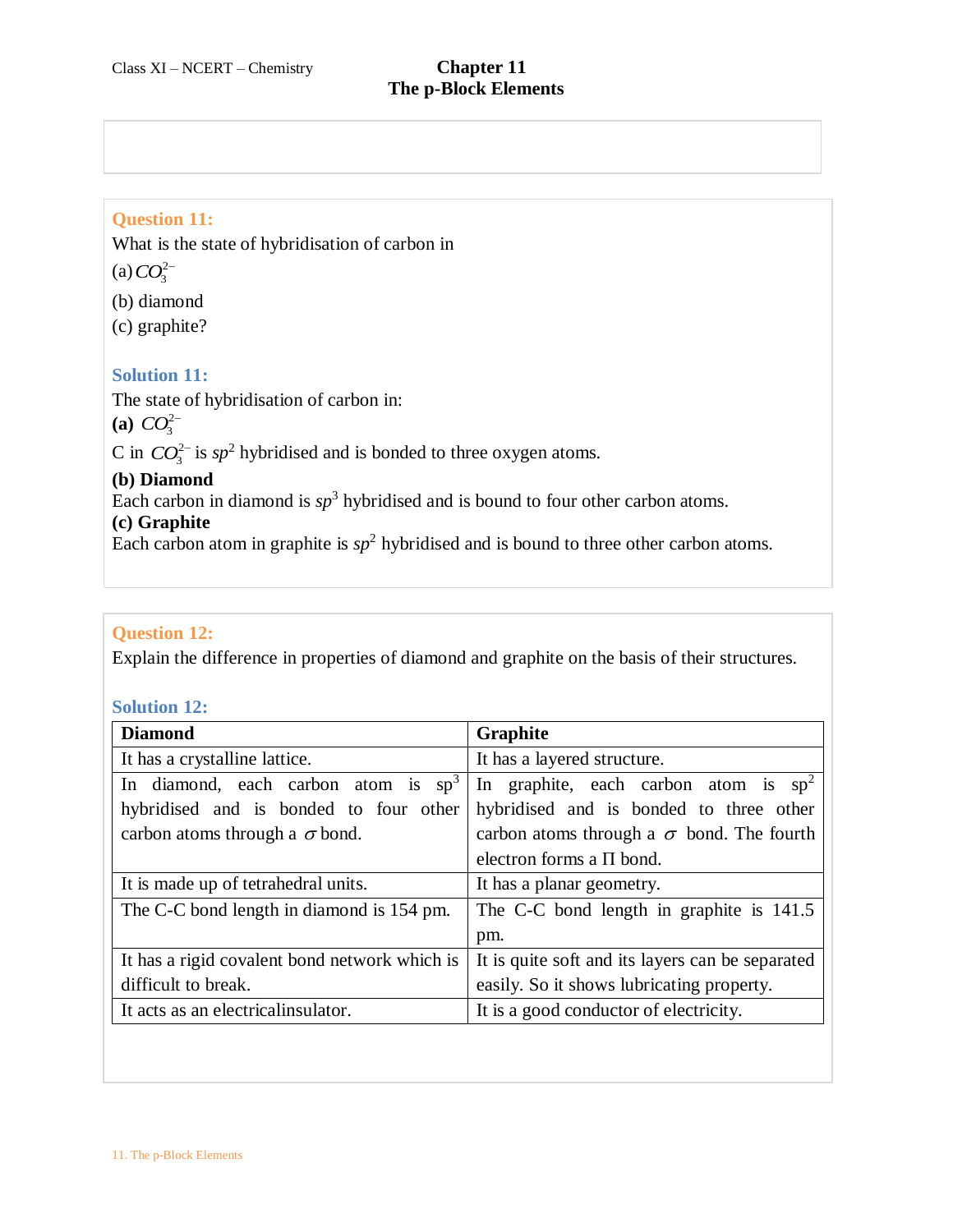# **Question 13:**

Rationalise the given statements and give chemical reactions:

- Lead (II) chloride reacts with  $Cl<sub>2</sub>$  to give PbCl<sub>4</sub>.
- Lead (IV) chloride is highly unstable towards heat.
- Lead is known not to form an iodide, PbI<sub>4</sub>.

# **Solution 13:**

**(a)** Lead belongs to group 14 of the periodic table. The two oxidation states displayed by this group is  $+2$  and  $+4$ . On moving down the group, the  $+2$  oxidation state becomes more stable and the +4 oxidation state becomes less stable. This is because of the inert pair effect. Hence, PbCl<sub>4</sub> is much less stable than PbCl<sub>2</sub>. However, the formation of PbCl<sub>4</sub> takes place when chlorine gas is bubbled through a saturated solution of PbCl<sub>2</sub>.

 $PbCl_{2(s)} + Cl_{2(e)} \rightarrow PbCl_{4(l)}$ 

**(b)** On moving down group IV, the higher oxidation state becomes unstable because of the inert pair effect. Pb(IV) is highly unstable and when heated, it reduces to Pb(II).<br>  $PbCl_{4(l)} \xrightarrow{\Delta} PbCl_{2(s)} + Cl_{2(g)}$ 

$$
PbCl_{4(l)} \stackrel{\Delta}{\longrightarrow} PbCl_{2(s)} + Cl_{2(g)}
$$

**(c)** Lead is known not to form PbI4. Pb (+4) is oxidising in nature and I– is reducing in nature. A combination of Pb(IV) and iodide ion is not stable. Iodide ion is strongly reducing in nature. Pb(IV) oxidises  $I^-$  to  $I^2$  and itself gets reduced to Pb(II).  $PbI_4 + PbI_2 + I_2$ 

# **Question 14:**

Suggest reasons why the B-F bond lengths in BF<sub>3</sub> (130 pm) and  $BF_4^-$  (143 pm) differ.

# **Solution 14:**

The B–F bond length in  $BF_3$  is shorter than the B–F bond length in  $BF_4$ . BF<sub>3</sub> is an electrondeficient species. With a vacant *p*-orbital on boron, the fluorine and boron atoms undergo *p*π– *p*π back-bonding to remove this deficiency. This imparts a double bond character to the B–F bond.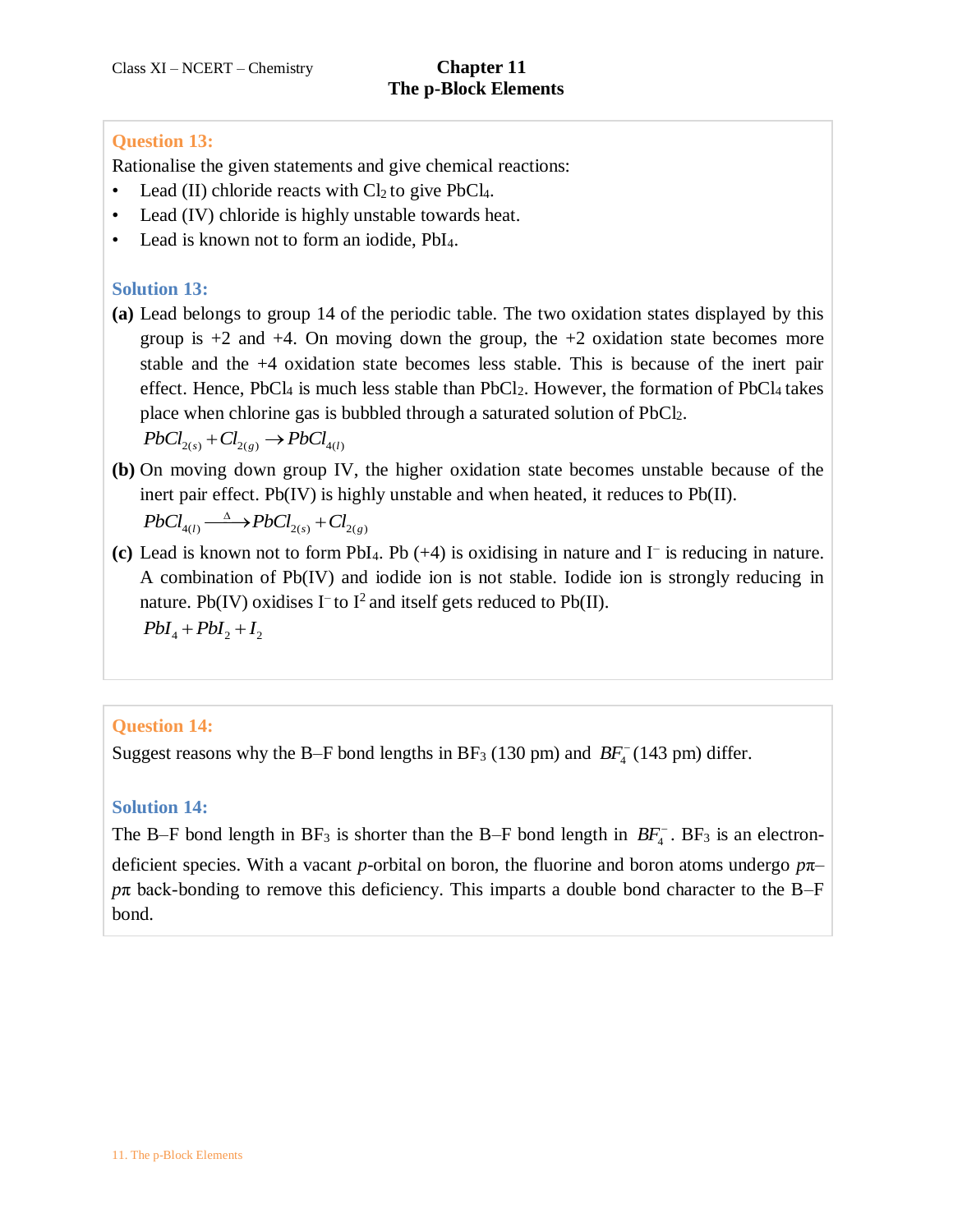

This double-bond character causes the bond length to shorten in BF<sup>3</sup> (130 pm). However, when BF<sub>3</sub> coordinates with the fluoride ion, a change in hybridisation from  $sp^2$  (in BF<sub>3</sub>) to  $sp^3$  $(in BF<sub>4</sub><sup>-</sup>)$  occurs. Boron now forms  $4\sigma$  bonds and the double-bond character is lost. This accounts for a B-F bond length of 143 pm in  $BF_4^-$  ion.



# **Question 15:**

If B–Cl bond has a dipole moment, explain why BCl<sup>3</sup> molecule has zero dipole moment. **Solution 15:**

As a result of the difference in the electronegativities of B and Cl, the B–Cl bond is polar in nature. However, the  $BCl<sub>3</sub>$  molecule is non-polar. This is because  $BCl<sub>3</sub>$  is trigonal planar in shape. It is a symmetrical molecule. Hence, the respective dipole-moments of the B–Cl bond cancel each other, thereby causing results zero-dipole moment.

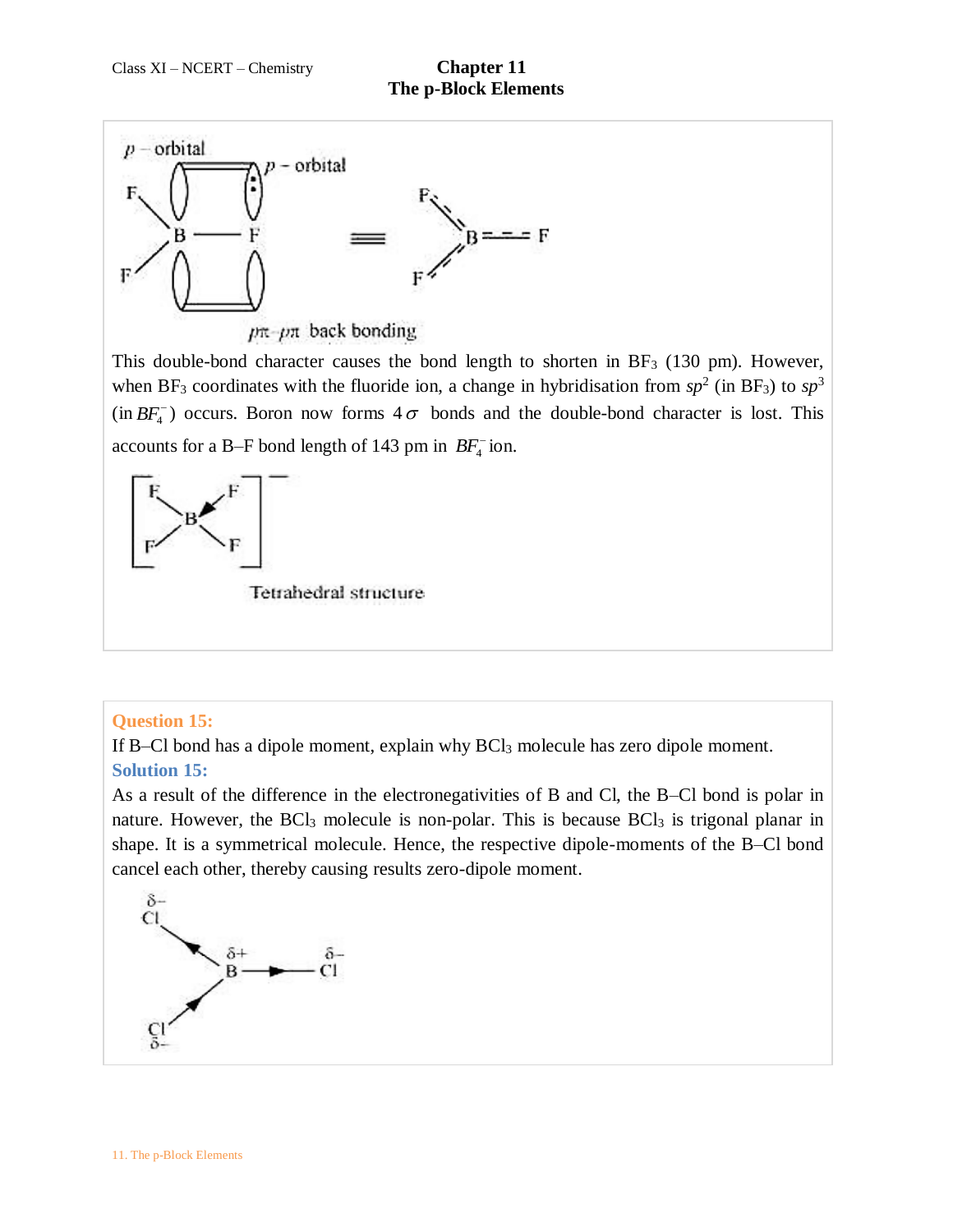# **Question 16:**

Aluminium trifluoride is insoluble in anhydrous HF but dissolves on addition of NaF. Aluminium trifluoride precipitates out of the resulting solution when gaseous  $BF_3$  is bubbled through. Give reasons.

# **Solution 16:**

Hydrogen fluoride (HF) is a covalent compound and has a very strong intermolecular hydrogen-bonding. Thus, it does not provide ions and aluminium trifluoride (AlF3) does not dissolve in it. Sodium fluoride (NaF) is an ionic compound and when it is added to the mixture, AlF<sub>3</sub> dissolves. This is because of the availability of free F<sup>-</sup>. The reaction involved in the process is: process is:<br>  $S_3 + 3NaF \rightarrow Na_3[AlF_6]$ 

 $AlF_3 + 3NaF \rightarrow Na_3[AlF_6]$ 

### Sodium hexafluoroaluminate(lll)

When boron trifluoride  $(BF_3)$  is added to the solution, aluminium fluoride precipitates out of the solution. This happens because the tendency of boron to form complexes is much more than that of aluminium. Therefore, when  $BF_3$  is added to the solution, B replaces Al from the complexes according to the following reaction:

 $Na_3[AlF_6] + 3BF_3 \rightarrow 3Na[BF_4] + AlF_3$ 

# **Question 17:**

Suggest a reason as to why CO is poisonous.

# **Solution 17:**

Carbon monoxide is highly-poisonous because of its ability to form a complex with haemoglobin. The CO–Hb complex is more stable than the  $O_2$ –Hb complex. The former prevents Hb from binding with oxygen. Thus, a person dies because of suffocation on not receiving oxygen. It is found that the

CO–Hb complex is about 300 times more stable than the  $O<sub>2</sub>$ –Hb complex.

# **Question 18:**

How is excessive content of  $CO<sub>2</sub>$  responsible for global warming?

### **Solution 18:**

Carbon dioxide is a very essential gas for our survival. However, an increased content of  $CO<sub>2</sub>$ in the atmosphere poses a serious threat. An increment in the combustion of fossil fuels,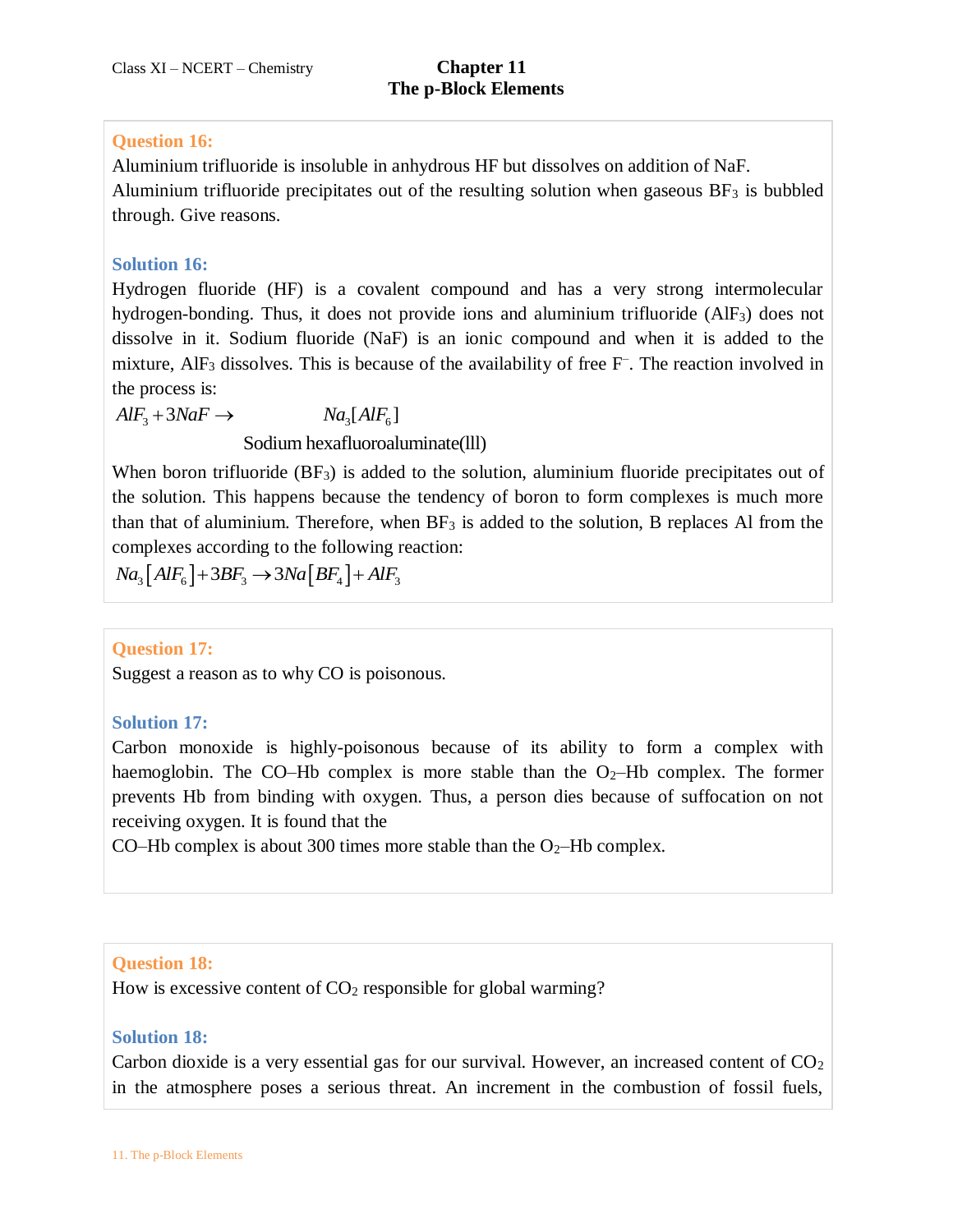decomposition of limestone, and a decrease in the number of trees has led to greater levels of carbon dioxide. Carbon dioxide has the property of trapping the heat provided by sunrays. Higher the level of carbon dioxide, higher is the amount of heat trapped. This results in an increase in the atmospheric temperature, thereby causing global warming.

## **Question 19:**

Explain structures of diborane and boric acid.

#### **Solution 19:**

#### **(a) Diborane**

 $B_2H_6$  is an electron-deficient compound.  $B_2H_6$  has only 12 electrons – 6 e<sup>–</sup> from 6 H atoms and 3 e– each from 2 B atoms. Thus, after combining with 3 H atoms, none of the boron atoms has any electrons left. X-ray diffraction studies have shown the structure of diborane as:



2 boron and 4 terminal hydrogen atoms  $(H<sub>t</sub>)$  lie in one plane, while the other two bridging hydrogen atoms  $(H<sub>b</sub>)$  lie in a plane perpendicular to the plane of boron atoms. Again, of the two bridging hydrogen atoms, one H atom lies above the plane and the other lies below the plane. The terminal bonds are regular two-centre two-electron  $(2c - 2e^{-})$  bonds, while the two bridging  $(B-H-B)$  bonds are three-centre two-electron  $(3c - 2e^{-})$  bonds.



#### **(b) Boric acid**

Boric acid has a layered structure. Each planar  $BO_3^2$  unit is linked to one another through H atoms. The H atoms form a covalent bond with a  $BO<sub>3</sub><sup>2</sup>$  unit, while a hydrogen bond is formed with another  $BO_3^2$  unit. In the given figure, the dotted lines represent hydrogen bonds.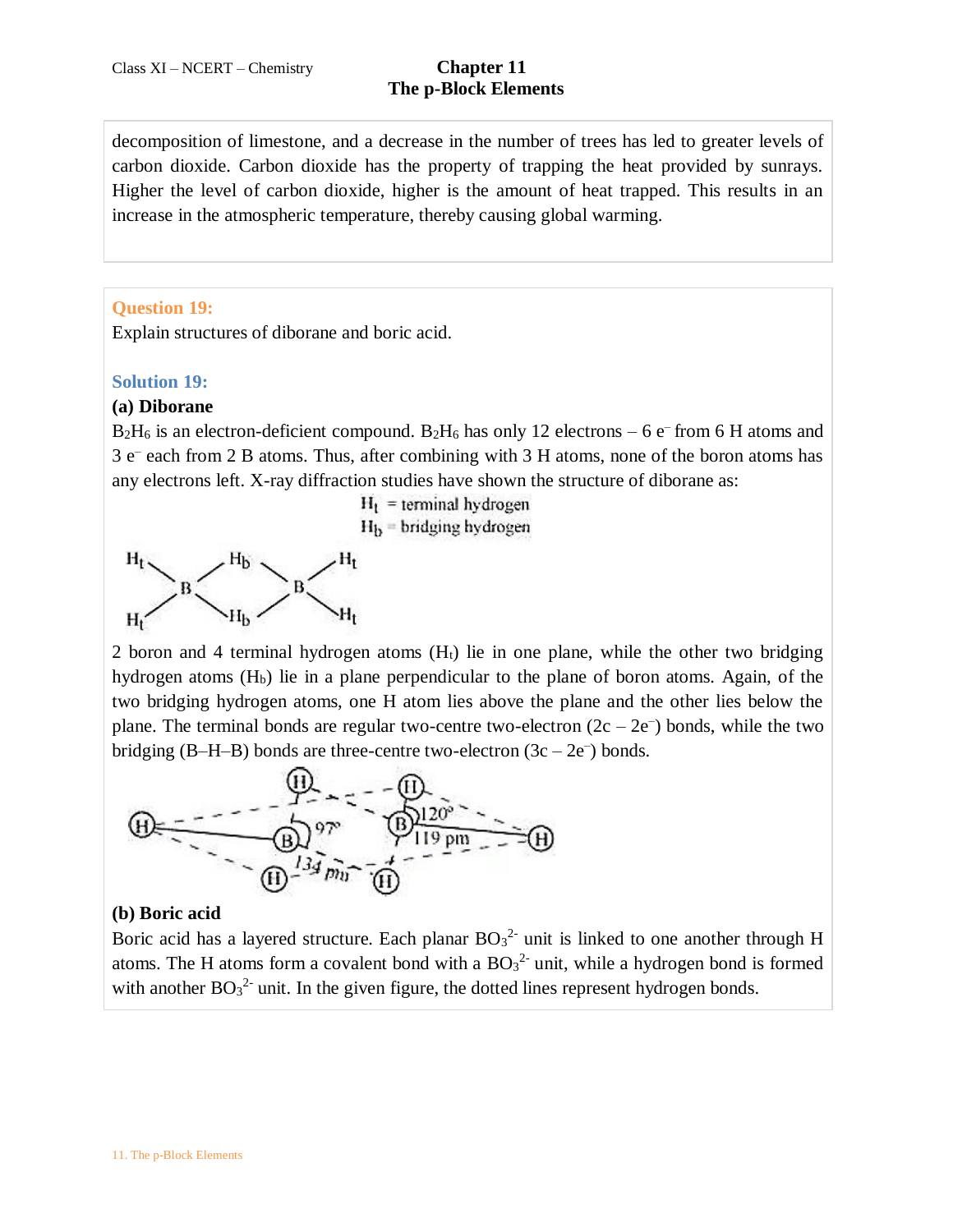

### **Question 20:**

What happens when

- (a) Borax is heated strongly,
- (b) Boric acid is added to water,
- (c) Aluminium is treated with dilute NaOH,
- (d)  $BF_3$  is reacted with ammonia?

### **Solution 20:**

(a) When heated, borax undergoes various transitions. It first loses water molecules and swells. Then, it turns into a transparent liquid, solidifying to form a glass-like material called borax bead.

 $Na<sub>2</sub>B<sub>4</sub>O<sub>7</sub> \cdot 10H<sub>2</sub>O \longrightarrow Na<sub>2</sub>B<sub>4</sub>O<sub>7</sub> \longrightarrow 2NaBO<sub>2</sub> + B<sub>2</sub>O<sub>3</sub>$ <br>Borax Sodium Boric Sodium Borg metaborate anhydride

(b) When boric acid is added to water, it accepts electrons from –OH ion.

When boric acid is added to water, it according  $B(OH)_3 + 2HOH \rightarrow [B(OH)_4] + H_3O$  $\overline{\phantom{a}}$   $\overline{\phantom{a}}$   $\overline{\phantom{a}}$ Finity according and the value of the value of  $+2HOH \rightarrow [B(OH)_4]^- + H_3O^+$ 

(c) Al reacts with dilute NaOH to form sodium tetrahydroxoaluminate(III). Hydrogen gas is liberated in the process. Al reacts with dilute NaOH to form sodium tetrahydroxoalu<br>
iberated in the process.<br>  $2Al_{(s)} + 2NaOH_{(aq)} + 6H_2O_{(l)} \rightarrow 2Na^+ \left[ Al(OH)_4 \right]_{(aq)}^- + 3H_{2(g)}$ 

$$
2Al_{(s)} + 2NaOH_{(aq)} + 6H_2O_{(l)} \rightarrow 2Na^+ \left[ Al(OH)_4 \right]_{(aq)} + 3H_{2(g)}
$$

(d)  $BF_3$  (a Lewis acid) reacts with  $NH_3(a)$  Lewis base) to form an adduct. This results in acomplete octet around B in BF3.

 $F_3B$ +:  $NH_3 \rightarrow F_3B \leftarrow: NH_3$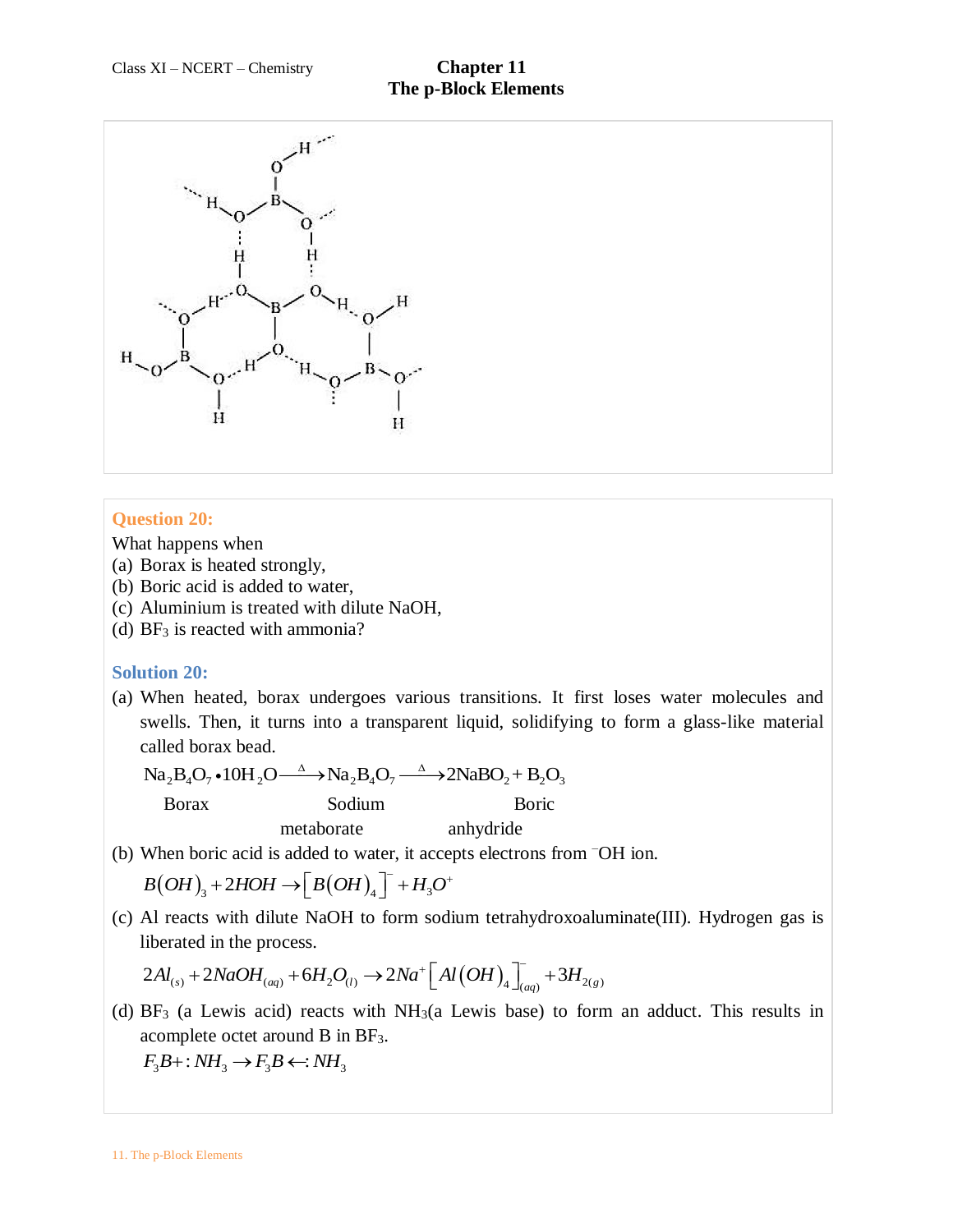# **Question 21:**

Explain the following reactions

- (a) Silicon is heated with methyl chloride at high temperature in the presence of copper;
- (b) Silicon dioxide is treated with hydrogen fluoride;
- (c) CO is heated with ZnO;
- (d) Hydrated alumina is treated with aqueous NaOH solution.

# **Solution 21:**

(a) When silicon reacts with methyl chloride in the presence of copper (catalyst) and at a temperature of about 537 K, a class of organosilicon polymers called methylsubstituted chlorosilanes (MeSiCl<sub>3</sub>, Me<sub>2</sub>SiCl<sub>2</sub>, Me<sub>3</sub>SiCl, and Me<sub>4</sub>Si) are formed.

2CH<sub>3</sub>Cl + Si 
$$
\frac{Cu
$$
 powder  
\n $+2H_3$   
\n+2HCl  
\n $+2H_1$   
\n $-2H Cl$   
\n $(CH_3)_2$  Si (OH)<sub>2</sub>  
\n $CH_3$   
\n $HO - Si - OH + HO - Si - OH + HO - Si - OH$   
\n $CH_3$   
\n $CH_3$   
\n $CH_3$   
\n $CH_3$   
\n $CH_3$   
\n $CH_3$   
\n $-2H_2O$   
\nPolymesisation  
\n $-O + \frac{CH_3}{SI} - O + \frac{CH_3}{SI} - \frac{CH_3}{SI}$   
\n $CH_3$   
\n $CH_3$   
\n $CH_3$   
\n $CH_3$   
\n $CH_3$   
\n $CH_3$   
\n $CH_3$   
\n $CH_3$   
\n $CH_3$   
\n $CH_3$   
\n $CH_3$   
\n $CH_3$   
\n $CH_3$   
\n $CH_3$   
\n $CH_3$   
\n $CH_3$   
\n $CH_3$ 

(b) When silicon dioxide  $(SiO<sub>2</sub>)$  is heated with hydrogen fluoride (HF), it forms silicon tetrafluoride  $(SiF_4)$ . Usually, the Si-O bond is a strong bond and it resists any attack by halogens and most acids, even at a high temperature. However, it is attacked by HF.  $SiO_2 + 4HF \rightarrow SiF_4 + 2H_2O$ 

The SiF<sup>4</sup> formed in this reaction can further react with HF to form hydrofluorosilicic acid.  $SiF<sub>4</sub> + 2HF \rightarrow H<sub>2</sub>SiF<sub>6</sub>$ 

- (c) When CO reacts with ZnO, it reduces ZnO to Zn. CO acts as a reducing agent. When CO reacts with ZnO, it redu $ZnO_{(s)} + CO_{(g)} \xrightarrow{\Delta} Zn_{(s)} + CO_{2(g)}$ Δ CO reacts with ZnO, it rec<br>+  $CO_{(g)} \xrightarrow{\Delta} Zn_{(s)} + CO_{20}$
- (d) When hydrated alumina is added to sodium hydroxide, the former dissolves in the latter because of the formation of sodium meta-aluminate.

 $Al_2O_3 \cdot 2H_2O + 2NaOH \rightarrow 2NaAlO_2 + 3H_2O$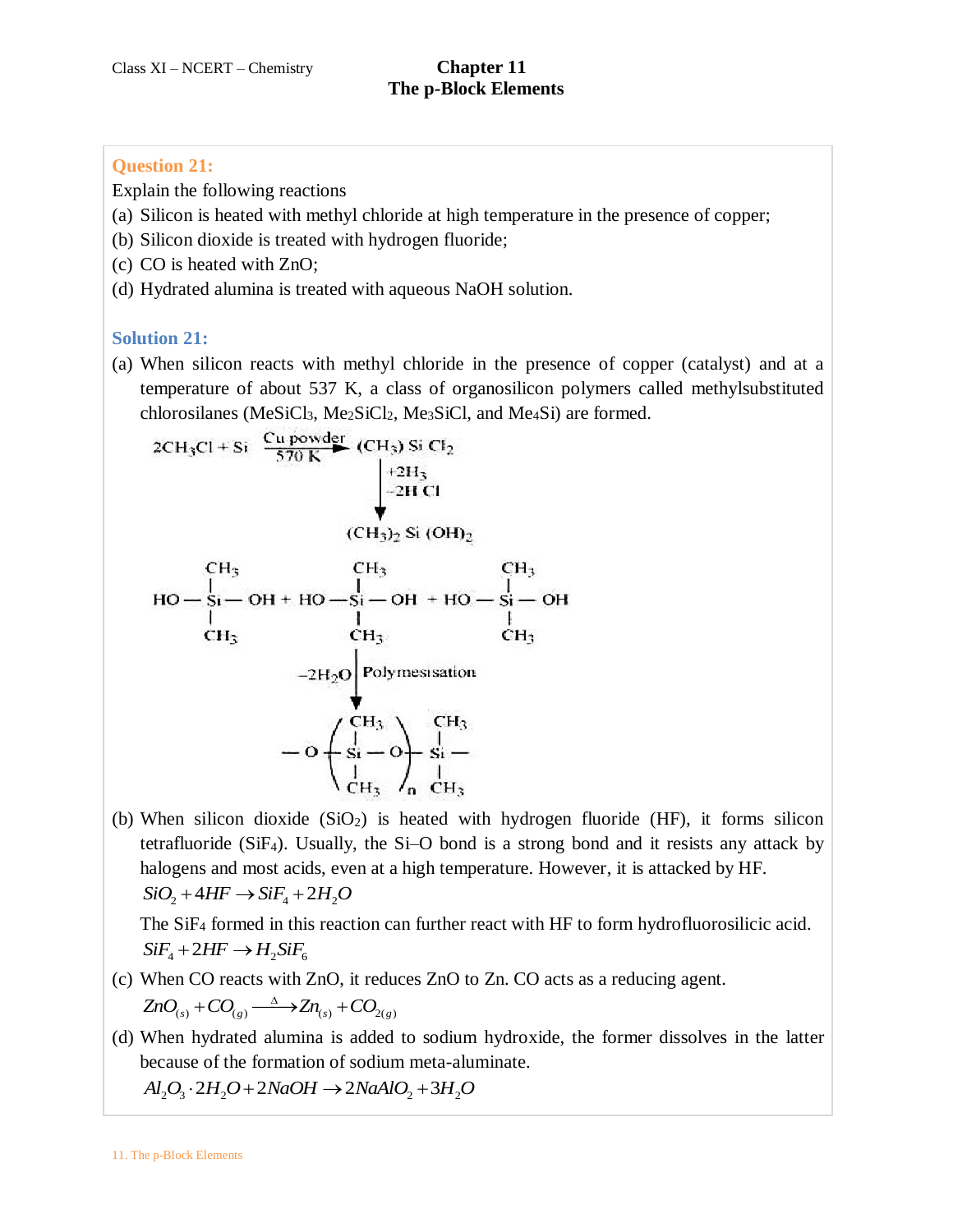# **Question 22:**

Give reasons:

- (i) Conc.  $HNO<sub>3</sub>$  can be transported in aluminium container.
- (ii) A mixture of dilute NaOH and aluminium pieces is used to open drain.
- (iii) Graphite is used as lubricant.
- (iv) Diamond is used as an abrasive.
- (v) Aluminium alloys are used to make aircraft body.
- (vi) Aluminium utensils should not be kept in water overnight.
- (vii) Aluminium wire is used to make transmission cables.

### **Solution 22:**

- (i) Concentrated  $HNO<sub>3</sub>$  can be stored and transported in aluminium containers as it reacts with aluminium to form a thin protective oxide layer on the aluminium surface. This oxide layer renders aluminium passive.
- (ii) Sodium hydroxide and aluminium react to form sodium tetrahydroxoaluminate(III) and hydrogen gas. The pressure of the produced hydrogen gas is used to open blocked drains. Sodium hydroxide and aluminium react to form sod<br>hydrogen gas. The pressure of the produced hydrogen<br> $2Al + 2NaOH + 6H_2O \rightarrow 2Na^+ \left[ Al(OH)_4 \right]^- + 3H_2$

$$
2Al + 2NaOH + 6H_2O \rightarrow 2Na^+\left[Al(OH)_4\right]^- + 3H_2
$$

- (iii) Graphite has a layered structure and different layers of graphite are bonded to each other by weak van der Waals' forces. These layers can slide over each other. Graphite is soft and slippery. Therefore, graphite can be used as a lubricant.
- (iv) In diamond, carbon is  $sp^3$  hybridised. Each carbon atom is bonded to four other carbon atoms with the help of strong covalent bonds. These covalent bonds are present throughout the surface, giving it a very rigid 3-D structure. It is very difficult to break this extended covalent bonding and for this reason, diamond is the hardest substance known.

Thus, it is used as an abrasive and for cutting tools.

- (v) Aluminium has a high tensile strength and is very light in weight. It can also be alloyed with various metals such as Cu, Mn, Mg, Si, and Zn. It is very malleable and ductile. Therefore, it is used in making aircraft bodies.
- (vi) The oxygen present in water reacts with aluminium to form a thin layer of aluminium oxide. This layer prevents aluminium from further reaction. However, when water is kept in an aluminium vessel for long periods of time, some amount of aluminium oxide may dissolve in water. As aluminium ions are harmful, water should not be stored in aluminium vessels overnight.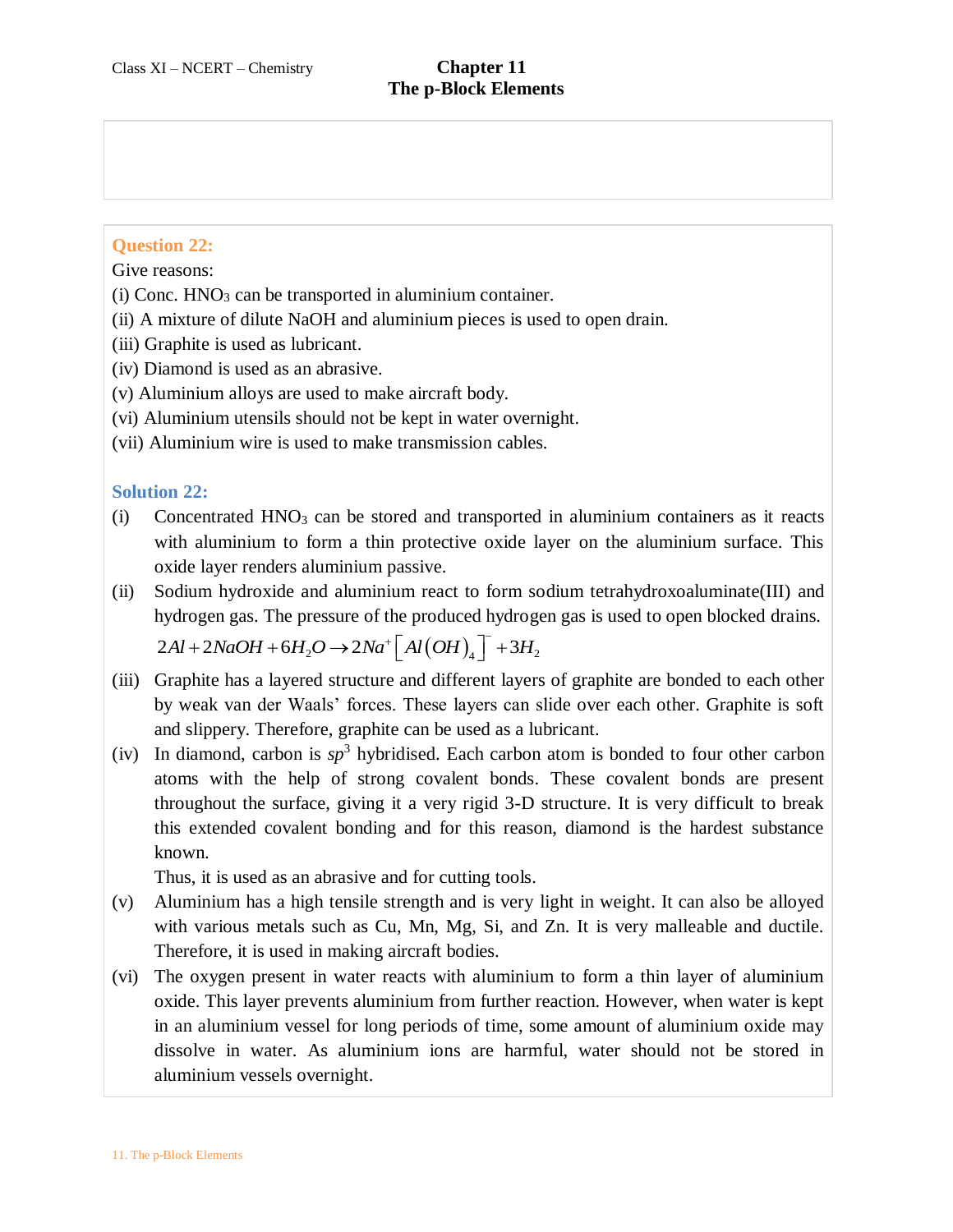(vii) Silver, copper, and aluminium are among the best conductors of electricity. Silver is an expensive metal and silver wires are very expensive. Copper is quite expensive and is also very heavy. Aluminium is a very ductile metal. Thus, aluminium is used in making wires for electrical conduction.

# **Question 23:**

Explain why is there a phenomenal decrease in ionisation enthalpy from carbon to silicon?

# **Solution 23:**

Ionisation enthalpy of carbon (the first element of group 14) is very high (1086 kJ/mol). This is expected owing to its small size. However, on moving down the group to silicon, there is a sharp decrease in the enthalpy (786 kJ). This is because of an appreciable increase in the atomic sizes of elements on moving down the group.

# **Question 24:**

How would you explain the lower atomic radius of Ga as compared to Al?

### **Solution 24:**

| Atomic radius (in pm) |     |
|-----------------------|-----|
| <b>Aluminium</b>      | 143 |
| Gallium               |     |

Although Ga has one shell more than Al, its size is lesser than Al. This is because of the poor shielding effect of the 3*d*-electrons. The shielding effect of *d*-electrons is very poor and the effective nuclear charge experienced by the valence electrons in gallium is much more than it is in the case of Al.

### **Question 25:**

What are allotropes? Sketch the structure of two allotropes of carbon namely diamond and graphite. What is the impact of structure on physical properties of two allotropes?

### **Solution 25:**

Allotropy is the existence of an element in more than one form, having the same chemical properties but different physical properties. The various forms of an element are called allotropes.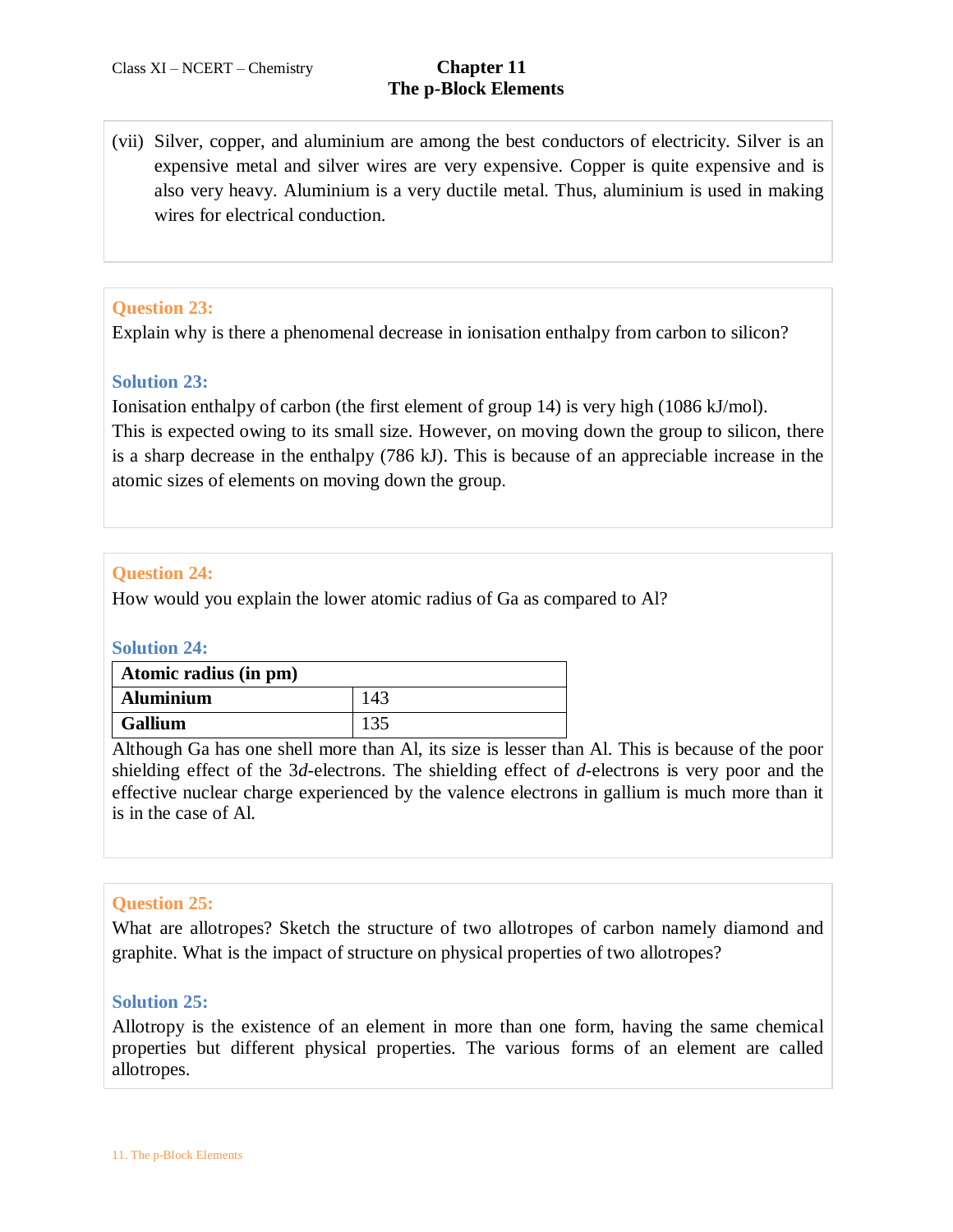

The rigid 3-D structure of diamond makes it a very hard substance. In fact, diamond is one of the hardest naturally-occurring substances. It is used as an abrasive and for cutting tools. **Graphite:**



It has  $sp<sup>2</sup>$  hybridised carbon, arranged in the form of layers. These layers are held together by weak van der Walls' forces. These layers can slide over each other, making graphite soft and slippery. Therefore, it is used as a lubricant.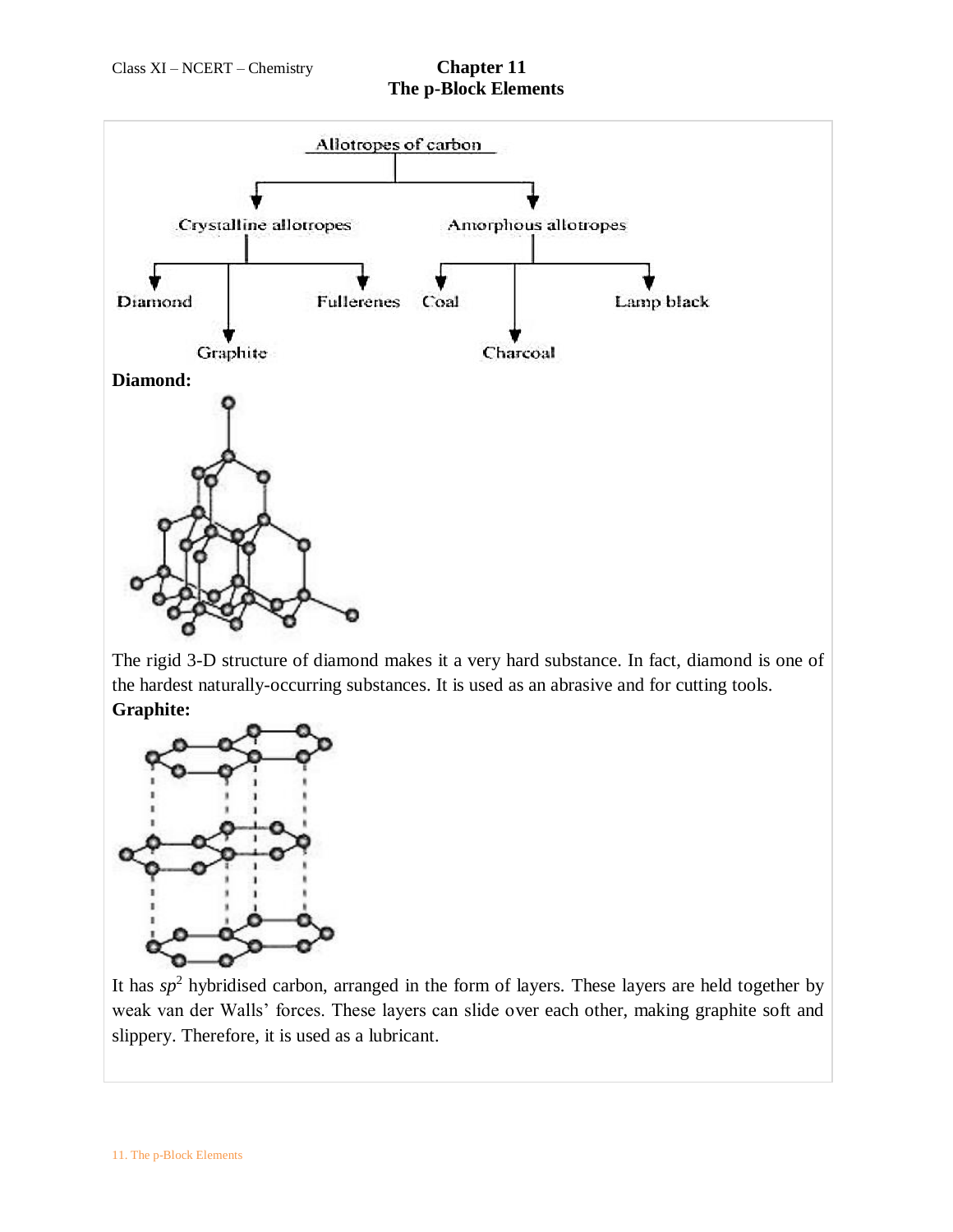## **Question 26:**

(a) Classify following oxides as neutral, acidic, basic or amphoteric:

CO,  $B_2O_3$ ,  $SiO_2$ ,  $CO_2$ ,  $Al_2O_3$ ,  $PbO_2$ ,  $Tl_2O_3$ 

(b) Write suitable chemical equations to show their nature.

## **Solution 26:**

 $(1) CO =$  Neutral

 $(2)$  B<sub>2</sub>O<sub>3</sub> = Acidic

Being acidic, it reacts with bases to form salts. It reacts with NaOH to form sodium metaborate.

 $B_2O_3 + 2NaOH \rightarrow 2NaBO_2 + H_2O$ 

 $(3)SiO<sub>2</sub> = Acidic$ 

Being acidic, it reacts with bases to form salts. It reacts with NaOH to form sodium silicate.

 $SiO_2 + 2NaOH \rightarrow 2Na_2SiO_3 + H_2O$ 

 $(4)CO<sub>2</sub> = Acidic$ 

Being acidic, it reacts with bases to form salts. It reacts with NaOH to form sodium carbonate.<br> $CO_2 + 2NaOH \rightarrow Na_2CO_3 + H_2O$ 

$$
CO_2 + 2NaOH \rightarrow Na_2CO_3 + H_2O
$$

 $(5)$ Al<sub>2</sub>O<sub>3</sub> = Amphoteric

Amphoteric substances react with both acids and bases.  $Al_2O_3$  reacts with both NaOH and  $H<sub>2</sub>SO<sub>4</sub>$ .

 $Al_2O_3 + 2NaOH \rightarrow NaAlO_2$ <br> $Al_2O_3 + 3H_2SO_4 \rightarrow Al_2(SO_4)_3 + 3H_2O$  $A_2$ SO<sub>4</sub>.<br> $A_2O_3 + 2NaOH \rightarrow NaAlO_2$ 

 $(6)PbO<sub>2</sub> =$  Amphoteric

Amphoteric substances react with both acids and bases.  $PbO<sub>2</sub>$  reacts with both NaOH and $H<sub>2</sub>SO<sub>4</sub>$ .

 $PbO_2 + 2NaOH \rightarrow Na_2PbO_3 + H_2$ <br>  $2PbO_2 + 2H_2SO_4 \rightarrow 2PbSO_4 + 2H_2$  $pbo_2 + 2NaOH \rightarrow Na_2PbO_3 + H_2O$  $PbO_2 + 2NaOH \rightarrow Na_2PbO_3 + H_2O$ <br> $PbO_2 + 2H_2SO_4 \rightarrow 2PbSO_4 + 2H_2O + O_2$ SO<sub>4</sub>.<br>+ 2*NaOH*  $\rightarrow$  *Na<sub>2</sub>PbO*<sub>3</sub> + *H*<sub>2</sub>*O* 

$$
PbO2 + 2NaOH \rightarrow Na2PbO3 + H2O
$$
  

$$
2PbO2 + 2H2SO4 \rightarrow 2PbSO4 + 2H2O + O2
$$

 $(7)Tl_2O_3 = Basic$ 

Being basic, it reacts with acids to form salts. It reacts with HCl to form thallium chloride.  $Tl_2O_3 + 6HCl \rightarrow 2TlCl_3 + 3H_2O$ 

# **Question 27:**

In some of the reactions thallium resembles aluminium, whereas in others it resembles with group I metals. Support this statement by giving some evidences.

**Solution 27:**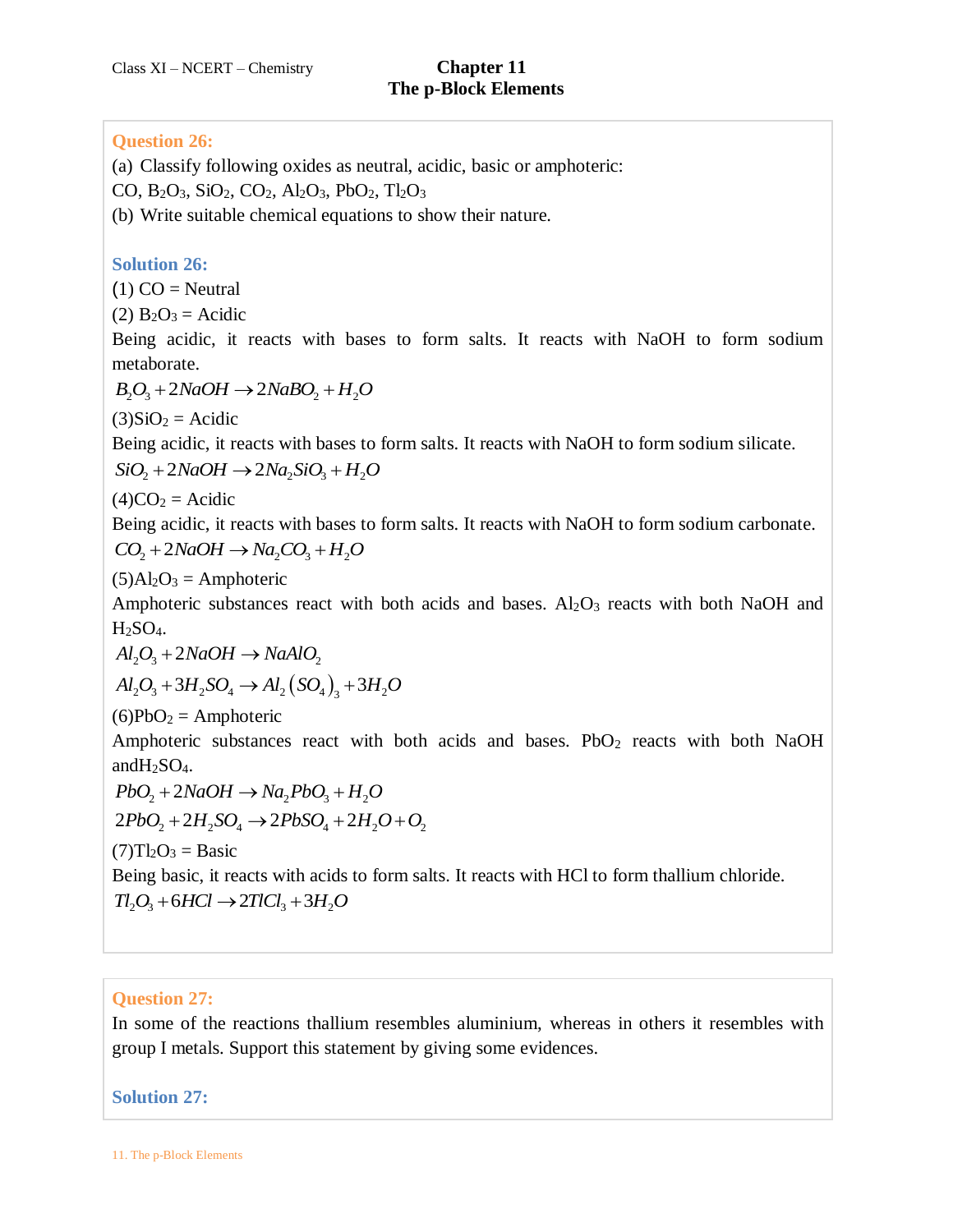Thallium belongs to group 13 of the periodic table. The most common oxidation state for this group is  $+3$ . However, heavier members of this group also display the  $+1$  oxidation state. This happens because of the inert pair effect. Aluminium displays the  $+3$  oxidation state and alkali metals display the +1 oxidation state. Thallium displays both the oxidation states. Therefore, it resembles both aluminium and alkali metals.

Thallium, like aluminium, forms compounds such as  $TICI_3$  and  $TI_2O_3$ . It resembles alkali metals in compounds  $Tl_2O$  and TlCl.

# **Question 28:**

When metal X is treated with sodium hydroxide, a white precipitate  $(A)$  is obtained, which is soluble in excess of NaOH to give soluble complex (B). Compound (A) is soluble in dilute HCl to form compound (C). The compound (A) when heated strongly gives (D), which is used to extract metal. Identify  $(X)$ ,  $(A)$ ,  $(B)$ ,  $(C)$  and  $(D)$ . Write suitable equations to support their identities.

# **Solution 28:**

The given metal X gives a white precipitate with sodium hydroxide and the precipitate dissolves in excess of sodium hydroxide. Hence, X must be aluminium.

The white precipitate (compound A) obtained is aluminium hydroxide. The compound B formed when an excess of the base is added is sodium tetrahydroxoaluminate(III). E white precipitate (compound A) obtained is aluminius<br>
are white precipitate (compound A) obtained is aluminius<br>
and when an excess of the base is added is sodium tetrahy<br>  $2Al + 3NaOH \rightarrow Al(OH)_3 \rightarrow +3Na^+$ <br>  $4Al (OH)_3 + NaOH \rightarrow Na^+ [Al(OH)_4]$ 

$$
2Al + 3NaOH \rightarrow Al(OH)_3 \downarrow + 3Na^+
$$

Aluminium (X) Sodium hydroxide white ppt.(A)<br>  $Al(OH)_3 + NaOH \rightarrow Na^+ [Al(OH)_4]$ (A) Sodium tetrahydroxoaluminate(III) (Soluble complex B)  $+\Gamma_{\text{Al}}(\text{au})$  T m (X) Sodium hydroxide white ppt.(A)<br>+ NaOH  $\rightarrow$  Na<sup>+</sup>  $\left[Al(OH)_{4}\right]^{-}$ 

Now, when dilute hydrochloric acid is added to aluminium hydroxide, aluminium chloride

(compound C) is obtained.

\n
$$
Al(OH)_3 + 3HCl \rightarrow AlCl_3 + 3H_2O
$$
\n(A)

\n(C)

Also, when compound A is heated strongly, it gives compound D. This compound is used to extract metal X. Aluminium metal is extracted from alumina. Hence, compound D must be alumina.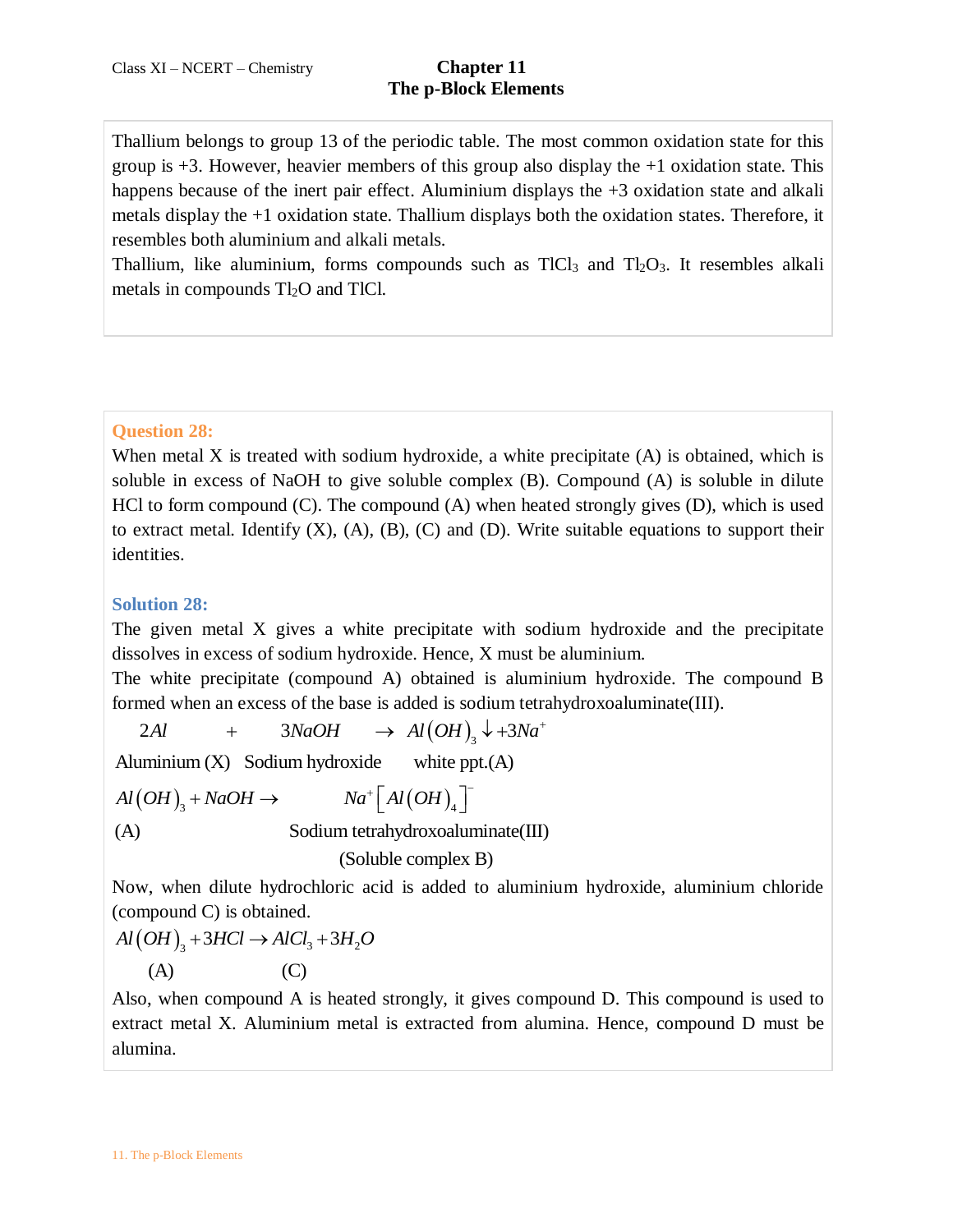$(A)$   $(A)$   $(D)$  $Al(OH)_{3} \longrightarrow Al_{2}O_{3} + 3H_{2}O$ 

# **Question 29:**

- What do you understand by
- (a) inert pair effect
- (b) allotropy and
- (c) catenation?

# **Solution 29:**

# **(a) Inert pair effect**

2*Al*(*OH*)<sub>3</sub>  $\xrightarrow{\Delta}$   $\rightarrow$  *Al*<sub>2</sub>*O*<sub>3</sub> + 3*H*<sub>2</sub><br>(A) (D)<br> **Question 29:**<br>
What do you understand by<br>
(a) inert pair effect<br>
(b) allotropy and<br>
(c) catenation?<br> **Solution 29:**<br> **Solution 29:**<br> **Solution 29:**<br> **Solution** As one moves down the group, the tendency of *s*-block electrons to participate in chemical bonding decreases. This effect is known as inert pair effect. In case of group 13 elements, the electronic configuration is  $ns^2np^1$  and their group valency is  $+3$ . However, on moving down the group, the +1 oxidation state becomes more stable. This happens because of the poor shielding of the  $ns^2$  electrons by the  $d$ - and  $f$ - electrons. As a result of the poor shielding, the  $ns^2$ electrons are held tightly by the nucleus and so, they cannot participate in chemical bonding.

# **(b) Allotropy**

Allotropy is the existence of an element in more than one form, having the same chemical properties but different physical properties due to different bonding. The various forms of an element are called allotropes. For example, carbon exists in three allotropic forms: diamond, graphite, and fullerenes.

# **(c) Catenation**

The atoms of some elements (such as carbon) can link with one another through strong covalent bonds to form long chains or branches. This property is known as catenation. It is most common in carbon and quite significant in Si and S.

# **Question 30:**

A certain salt *X*, gives the following results.

(i) Its aqueous solution is alkaline to litmus.

(ii) It swells up to a glassy material *Y* on strong heating.

(iii) When conc. H2SO<sup>4</sup> is added to a hot solution of *X*, white crystal of an acid *Z* separates out. Write equations for all the above reactions and identify *X*, *Y* and *Z*.

# **Solution 30:**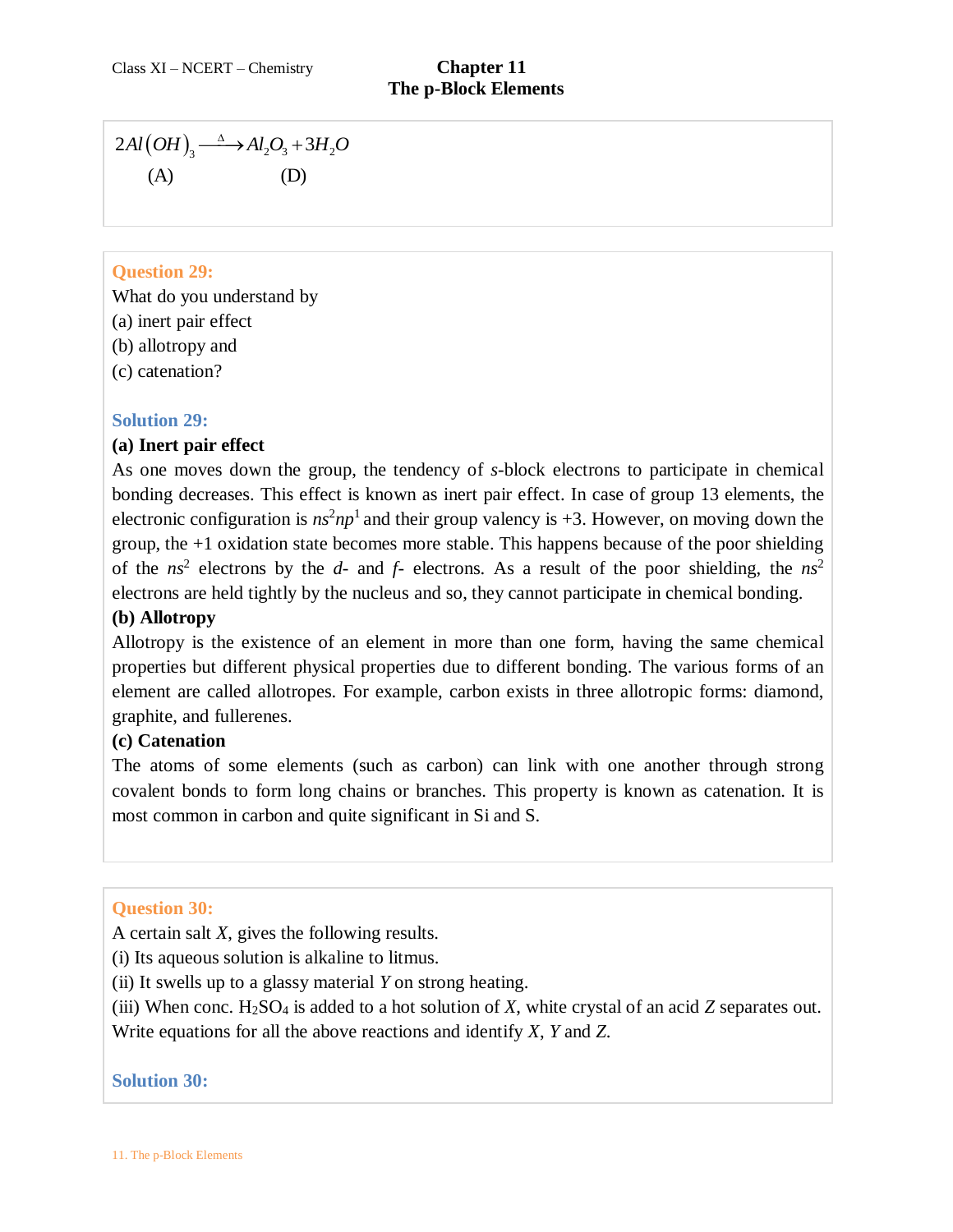The given salt is alkaline to litmus. Therefore, *X* is a salt of a strong base and a weak acid. Also, when *X* is strongly heated, it swells to form substance *Y*. Therefore, *X* must be borax. When borax is heated, it loses water and swells to form sodium metaborate. When heating is continued, it solidifies to form a glassy material *Y*. Hence, *Y* must be a mixture of sodium metaborate and boric anhydride.<br>  $Na_2B_4O_7 + 7H_2O \xrightarrow{\text{Water}} 2NaOH$  +  $4H_3BO_3$ metaborate and boric anhydride.

Water metaborate and boric anhydride.<br>  $Na_2B_4O_7 + 7H_2O \xrightarrow{\text{Water}} 2NaOH + 4H_3BO_3$ <br>
Borax(X) Sodium hydroxide Orthoboric acid  $10H_2O \longrightarrow Na_2B_4O_7 \longrightarrow B_2O_3 + 2$  $_2B_4O_7 \cdot 10H_2O \longrightarrow$   $Na_2B_4O_7$   $\longrightarrow$   $B_2O_3$  +  $2NaBO_2$  $Na_2B_4O_7 \cdot 10H_2O \longrightarrow Na_2B_4O_7 \longrightarrow B_2O_3$ <br>Borax(X) Sodium metaborate Boric anhydride (Glassy material ) Borax(X) Sodium hydroxide Orthoboric acid<br>  $Na_2B_4O_7 \cdot 10H_2O \longrightarrow Na_2B_4O_7 \longrightarrow Na_2B_4O_7$ <br>
Borax(X) Sodium moteborate Boris enhandels Sodium hydroxide Orthoboric acid<br>  $\cdot 10H_2O \longrightarrow Na_2B_4O_7$   $\longrightarrow B_2O_3$  + (Glassy material)<br>
When concentrated acid is added to borax, white crystals of orthoboric acid (*Z*) are formed.<br>  $Na_2B_4O_7 \cdot 10H_2O + H_2SO_4 \xrightarrow{\Delta} Na_2SO_4 + 4H_3BO_3 + 5H_2O$  $Na_2B_4O_7 \cdot 10H_2O + H_2SO_4 \longrightarrow Na_2SO_4 + 4H_3BO_3 + 5H_2O$  $Borax(X)$  Orthoboric acid(Z)

#### **Question 31:**

Write balanced equations for: (i)  $BF_3 + LiH \rightarrow$ (ii)  $B_2H_6 + H_2O \rightarrow$ (iii) NaH +  $B_2H_6 \rightarrow$  $(iv) H_3BO_3 \xrightarrow{\Delta}$  $(v)$  Al + NaOH  $\rightarrow$ (vi)  $B_2H_6 + NH_3 \rightarrow$ **Solution 31:** Solution 31:<br>
(i)  $2BF_3$  + 6LiH  $\rightarrow B_2H_6$  + 6 Solution 31:<br>
(i)  $2BF_3$  + 6*LiH*  $\rightarrow B_2H_6$  + 6*LiF*<br>
Boron trifluoride Lithium hydride Diborane Lithium fluoride  $B_3$  +  $6LiH$   $\rightarrow$   $B_2H_6$  +  $6LiF$ <br> $B_3$  +  $6LiH$   $\rightarrow$   $B_2H_6$  +  $6LiF$ (ii)  $B_2H_6 + 6H_2O \rightarrow 2H_3BO_3 + 6H_2$ Boron unitionite Ethnum hydride Diborane<br>
(ii)  $B_2H_6 + 6H_2O \rightarrow 2H_3BO_3 + 6H_2$ <br>
Diborane Water Orthoboric acid Hydrogen  $B_2H_3$  +  $0LtH$   $\rightarrow$   $B_2H_6$  +<br>Boron trifluoride Lithium hydride Diborane Li<br> $B_2H_6$  +  $6H_2O$   $\rightarrow$   $2H_3BO_3$  +  $6H$  $\xrightarrow{\text{ether}}$  $\frac{1}{2}H_6 + 2N aH \xrightarrow{\text{other}} 2N aBH_4$ (iii)  $B_2H_6 + 2N aH \xrightarrow{\text{ether}} 2N aBH_4$ Diborane Water Orthoboric acid Hydrogen<br>  $D B_2 H_6 + 2N aH \xrightarrow{\text{other}} 2N aBH_4$ <br>
Diborane Sodium hydride Sodium borohydride  $B_2H_6 + 9H_2O \rightarrow 2H_3DO_3 +$ <br> *B*<sub>2</sub> $H_6 + 2NaH \rightarrow 2NaBH$  $(iv)$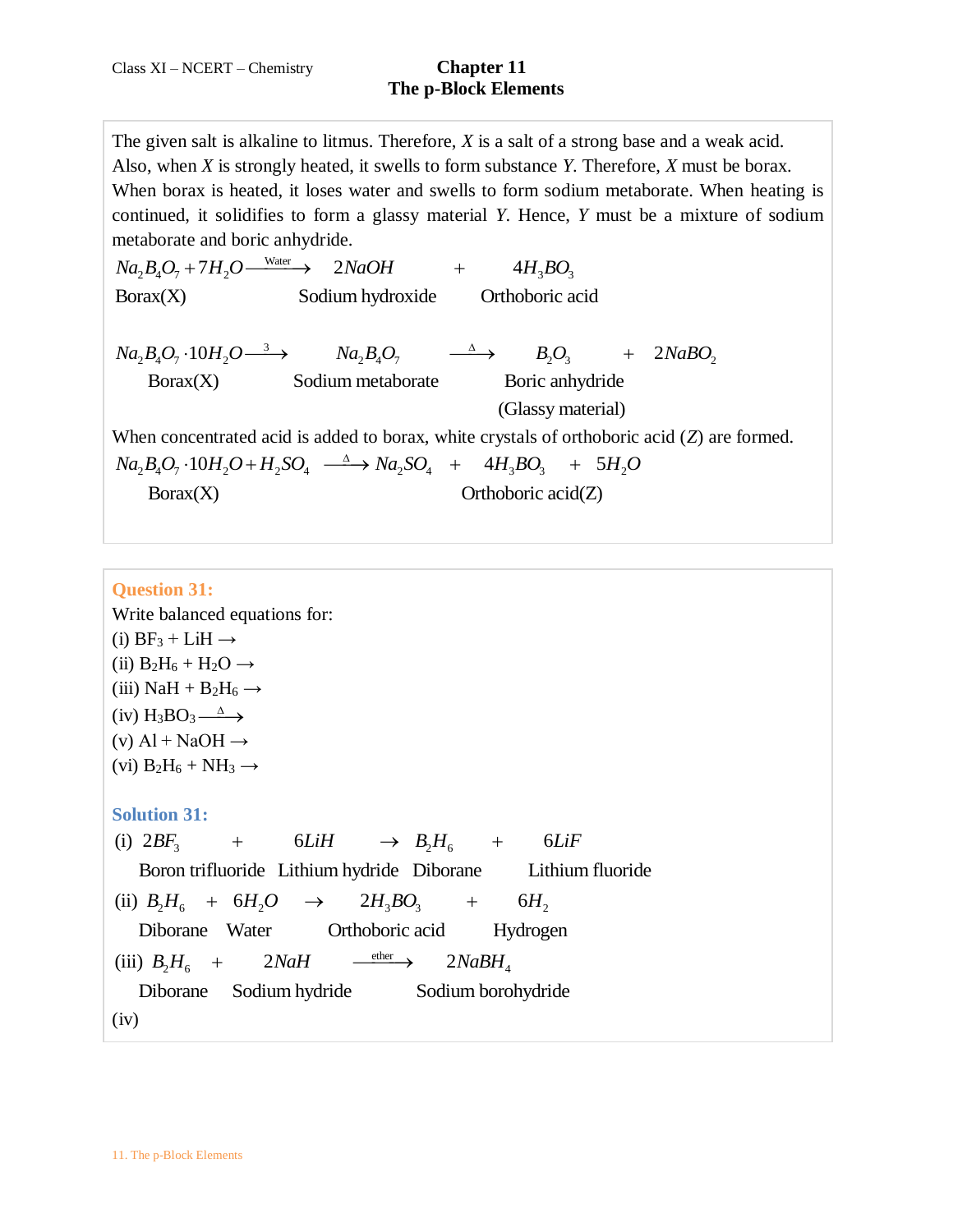

# **Question 32:**

Give one method for industrial preparation and one for laboratory preparation of  $CO$  and  $CO<sub>2</sub>$ each.

### **Solution 32:**

### **Caron dioxide**

In the laboratory,  $CO<sub>2</sub>$  can be prepared by the action of dilute hydrochloric acid on calcium carbonate. The reaction involved is as follows:

 $CaCO<sub>3</sub> + 2HCl<sub>(aq)</sub> \rightarrow CaCl<sub>2(aq)</sub> + CO<sub>2(g)</sub> + H<sub>2</sub>O<sub>(l)</sub>$ 

 $CO<sub>2</sub>$  is commercially prepared by heating limestone. The reaction involved is as follows:  $CaCO<sub>3</sub> \longrightarrow CaO + CO<sub>2</sub>$   $\uparrow$ 

# **Caron monoxide**

In the laboratory, CO is prepared by the dehydration of formic acid with conc.  $H_2SO_4$ , at 373

K. The reaction involved is as follows:  

$$
HCOOH \xrightarrow[1.500]{}^{373}K \xrightarrow[1.500]{} H_2O + CO \uparrow
$$

CO is commercially prepared by passing steam over hot coke. The reaction involved is as follows: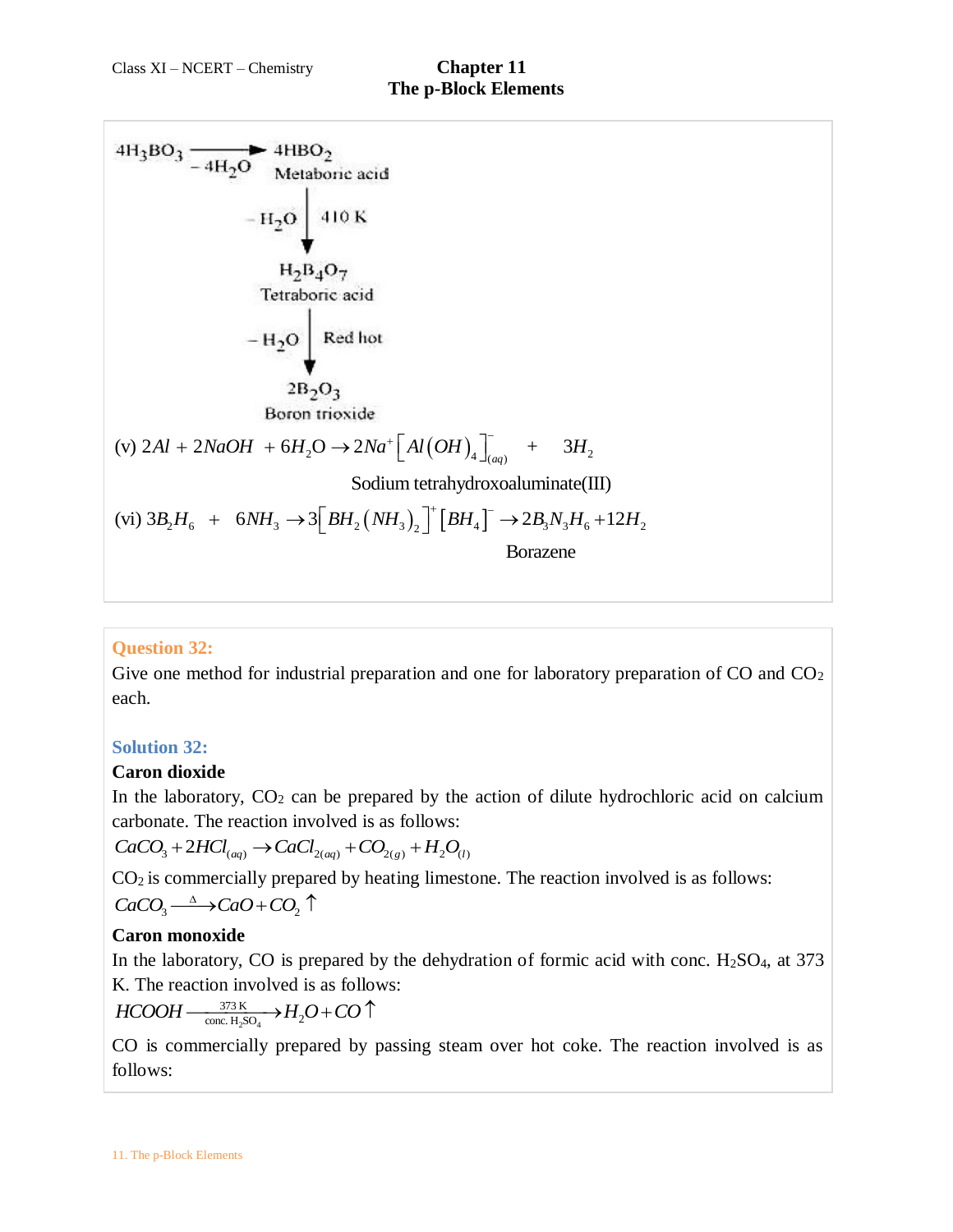$$
C_{(s)} + H_2O_{(g)} \xrightarrow{\phantom{g}473\text{-}1273\text{ K}} \underbrace{CO_{(g)} + H_{2(g)}}_{\text{Water gas}}
$$

## **Question 33:**

An aqueous solution of borax is

- (a) neutral
- (b) amphoteric
- (c) basic
- (d) acidic

### **Solution 33:**

(c)Borax is a salt of a strong base (NaOH) and a weak acid  $(H_3BO_3)$ . It is, therefore, basic in nature.

# **Question 34:**

Boric acid is polymeric due to

- (a) its acidic nature
- (b) the presence of hydrogen bonds
- (c) its monobasic nature
- (d) its geometry

### **Solution 34:**

(b)Boric acid is polymeric because of the presence of hydrogen bonds. In the given figure, the dotted lines represent hydrogen bonds.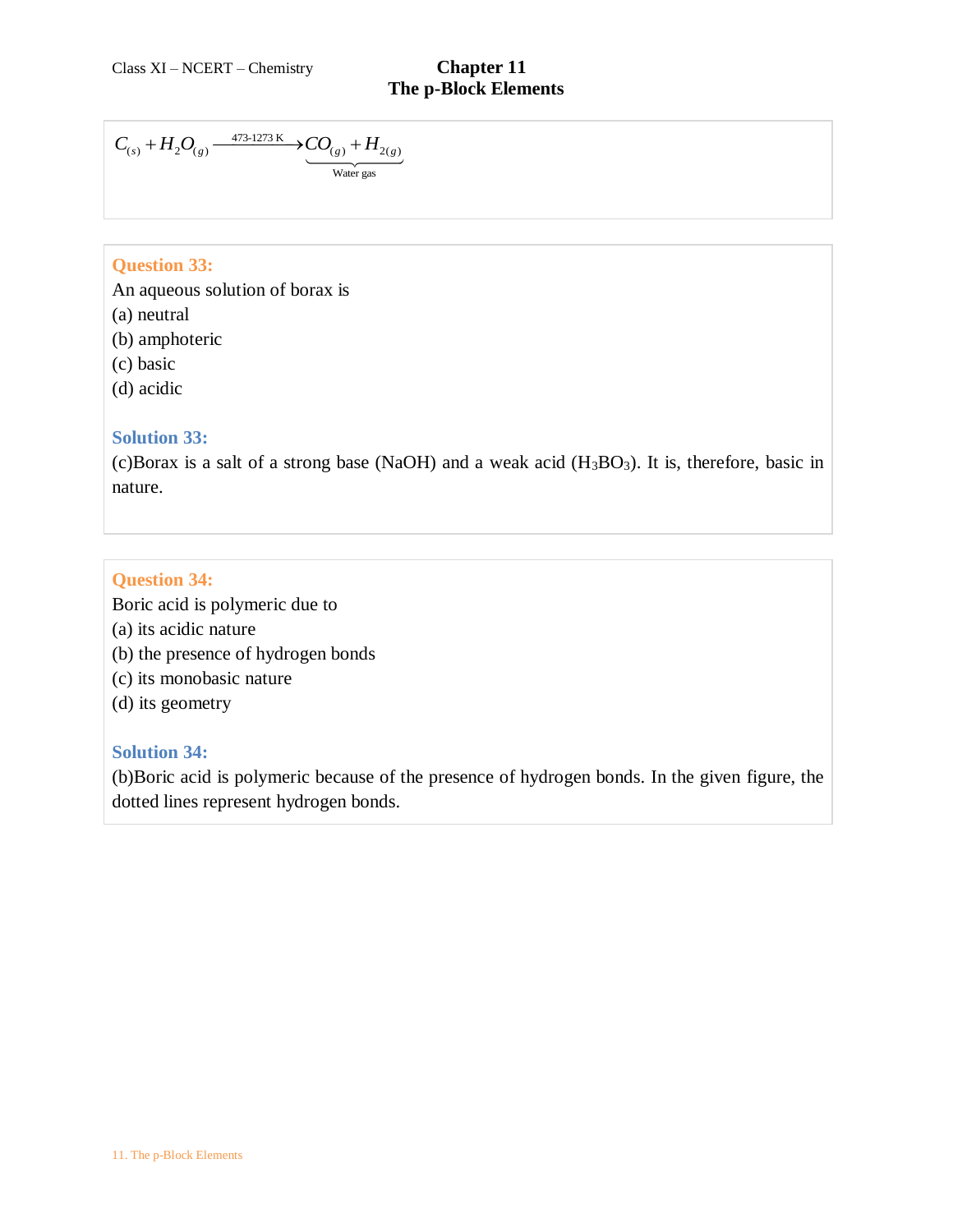

### **Question 35:**

The type of hybridisation of boron in diborane is (a) *sp*  (b) *sp*<sup>2</sup>

 $(c)$   $sp<sup>3</sup>$ 

(d)  $dsp^2$ 

### **Solution 35:**

(c) Boron in diborane is  $sp^3$  hybridised.

### **Question 36:**

Thermodynamically the most stable form of carbon is

- (a) diamond
- (b) graphite
- (c) fullerenes
- (d) coal

### **Solution 36:**

(b)Graphite is thermodynamically the most stable form of carbon.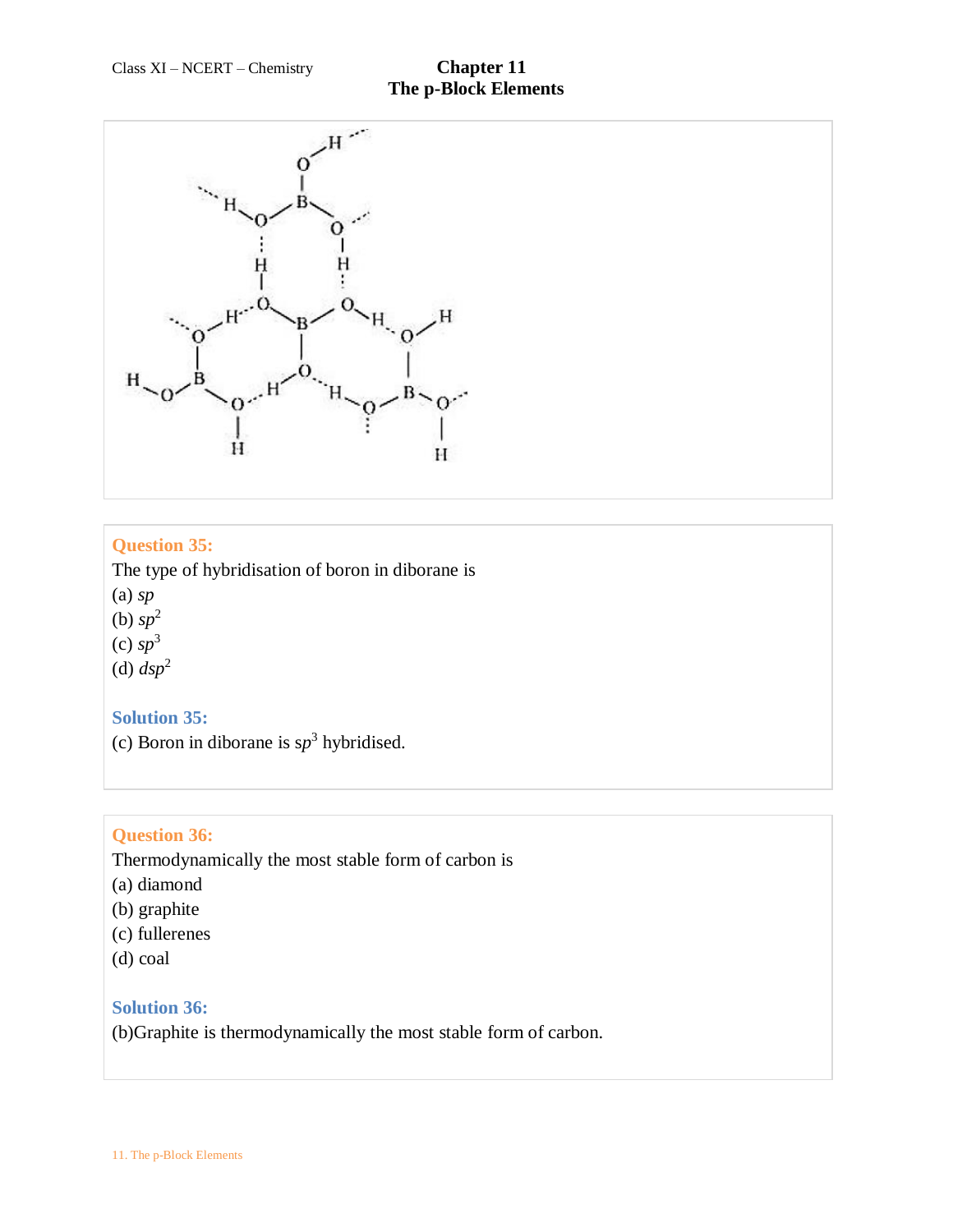## **Question 37:**

Elements of group 14

(a) exhibit oxidation state of +4 only

- (b) exhibit oxidation state of  $+2$  and  $+4$
- (c) form  $M^{2-}$  and  $M^{4+}$  ion
- (d) form  $M^{2+}$  and  $M^{4+}$  ions

# **Solution 37:**

(b)The elements of group 14 have 4 valence electrons. Therefore, the oxidation state of the group is +4. However, as a result of the inert pair effect, the lower oxidation state becomes more and more stable and the higher oxidation state becomes less stable.

Therefore, this group exhibits  $+4$  and  $+2$  oxidation states.

| Group 14 element | <b>Oxidation state</b> |
|------------------|------------------------|
|                  |                        |
|                  |                        |
| Ge, Sn, Pb       | $+2, +4$               |

# **Question 38:**

If the starting material for the manufacture of silicones is RSiCl3, write the structure of the product formed.

# **Solution 38:**

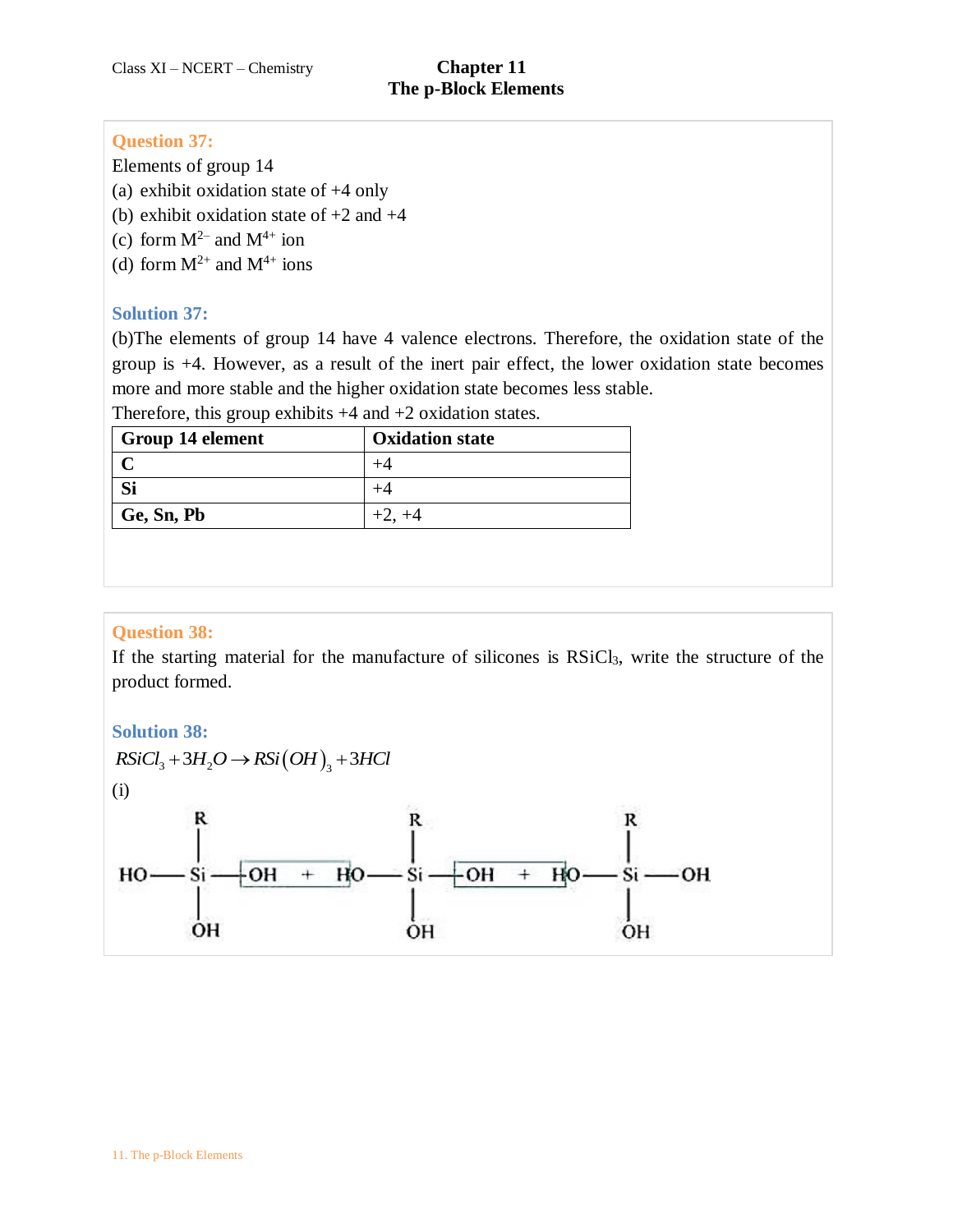